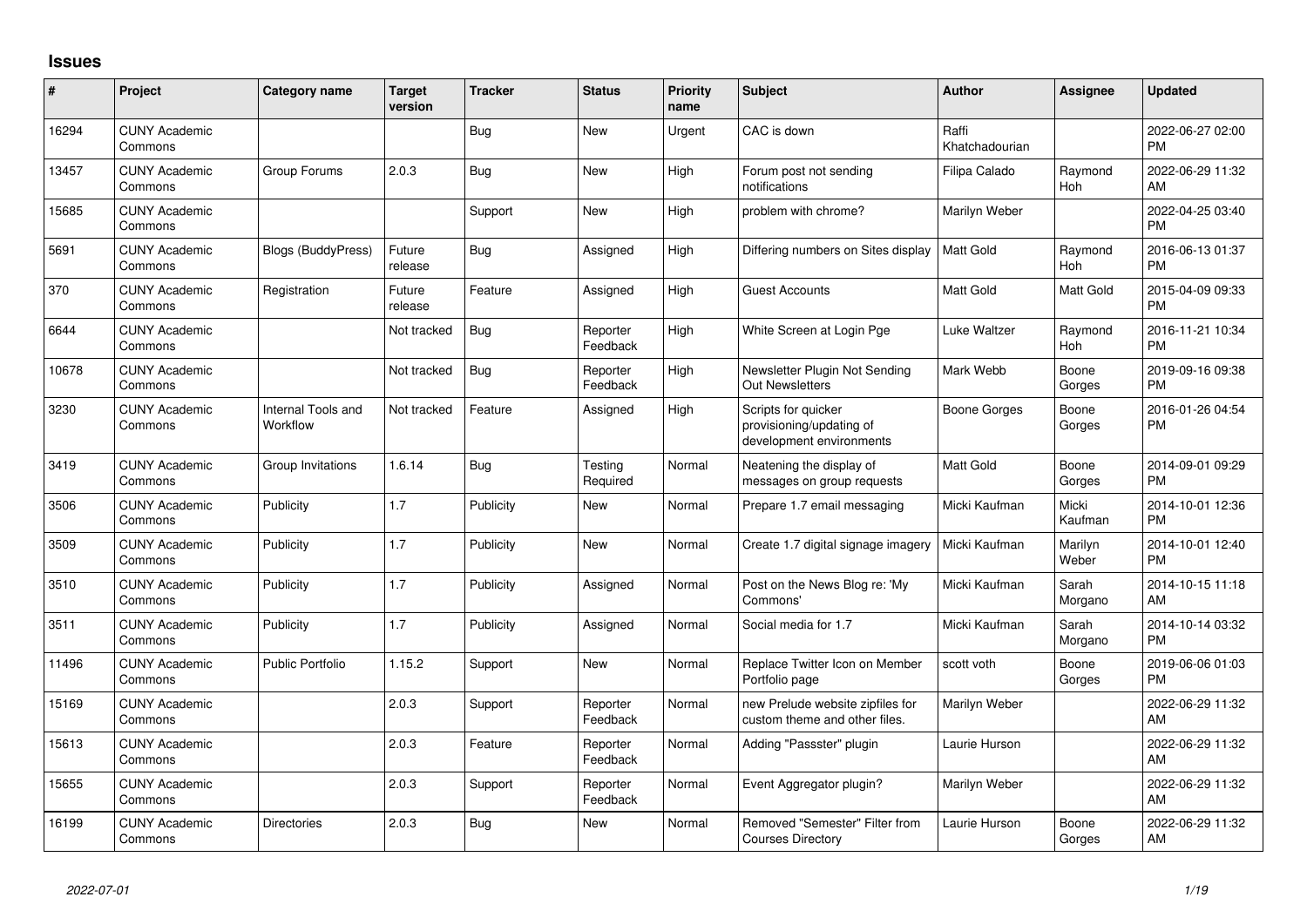| #     | Project                         | <b>Category name</b>     | <b>Target</b><br>version | Tracker    | <b>Status</b>        | <b>Priority</b><br>name | Subject                                                                                    | Author                  | <b>Assignee</b> | <b>Updated</b>                |
|-------|---------------------------------|--------------------------|--------------------------|------------|----------------------|-------------------------|--------------------------------------------------------------------------------------------|-------------------------|-----------------|-------------------------------|
| 11649 | <b>CUNY Academic</b><br>Commons | <b>WordPress Plugins</b> | 2.0.3                    | Bug        | In Progress          | Normal                  | CC license displayed on every<br>page                                                      | Gina Cherry             | Raymond<br>Hoh  | 2022-06-29 11:32<br>AM        |
| 12121 | <b>CUNY Academic</b><br>Commons | <b>WordPress Plugins</b> | 2.0.3                    | Feature    | Reporter<br>Feedback | Normal                  | Embedding H5P Iframes on<br>Commons Site                                                   | Laurie Hurson           | Boone<br>Gorges | 2022-06-29 11:32<br>AM        |
| 16319 | <b>CUNY Academic</b><br>Commons | <b>WordPress Plugins</b> | 2.0.3                    | Bug        | <b>New</b>           | Normal                  | Request for Events Calendar Pro<br>5.14.2 update                                           | Raymond Hoh             | Raymond<br>Hoh  | 2022-06-29 03:24<br><b>PM</b> |
| 14784 | <b>CUNY Academic</b><br>Commons |                          |                          | Support    | Reporter<br>Feedback | Normal                  | User report of logo problem when<br>using Customizer theme                                 | Marilyn Weber           |                 | 2021-09-17 10:25<br>AM        |
| 14792 | <b>CUNY Academic</b><br>Commons |                          |                          | Bug        | New                  | Normal                  | Inconsistent email notifications<br>from gravity forms                                     | Raffi<br>Khatchadourian |                 | 2021-10-04 01:50<br><b>PM</b> |
| 14936 | <b>CUNY Academic</b><br>Commons |                          |                          | <b>Bug</b> | <b>New</b>           | Normal                  | Commons websites blocked by<br>SPS campus network                                          | Laurie Hurson           |                 | 2021-11-03 03:57<br><b>PM</b> |
| 14940 | <b>CUNY Academic</b><br>Commons |                          |                          | Bug        | <b>New</b>           | Normal                  | Discrepancy between Commons<br>profile "sites" and actual # of sites                       | Laurie Hurson           |                 | 2021-11-08 11:09<br>AM        |
| 15045 | <b>CUNY Academic</b><br>Commons |                          |                          | Support    | <b>New</b>           | Normal                  | no result for KCeL in the search<br>box on the commons                                     | Marilyn Weber           |                 | 2021-12-10 11:29<br>AM        |
| 15260 | <b>CUNY Academic</b><br>Commons |                          |                          | Support    | Reporter<br>Feedback | Normal                  | Diacritical markings   European<br><b>Stages</b>                                           | Marilyn Weber           |                 | 2022-02-04 08:16<br>AM        |
| 15370 | <b>CUNY Academic</b><br>Commons |                          |                          | Support    | Reporter<br>Feedback | Normal                  | All-in-One Event Calendar?                                                                 | Marilyn Weber           |                 | 2022-02-17 11:03<br>AM        |
| 15565 | <b>CUNY Academic</b><br>Commons |                          |                          | Support    | <b>New</b>           | Normal                  | Events - send updates to an email<br>listserv                                              | Marilyn Weber           |                 | 2022-03-10 01:06<br><b>PM</b> |
| 15757 | <b>CUNY Academic</b><br>Commons |                          |                          | <b>Bug</b> | <b>New</b>           | Normal                  | Members # do not match                                                                     | Laurie Hurson           |                 | 2022-03-30 04:52<br><b>PM</b> |
| 16099 | <b>CUNY Academic</b><br>Commons |                          |                          | Support    | Reporter<br>Feedback | Normal                  | request for Newsletter Glue                                                                | Marilyn Weber           |                 | 2022-05-13 12:14<br><b>PM</b> |
| 16110 | <b>CUNY Academic</b><br>Commons |                          |                          | Support    | Reporter<br>Feedback | Normal                  | remove Creative Commons<br>license from pages?                                             | Marilyn Weber           | Raymond<br>Hoh  | 2022-05-17 06:11<br><b>PM</b> |
| 16290 | <b>CUNY Academic</b><br>Commons |                          |                          | Feature    | Reporter<br>Feedback | Normal                  | Add Table Of Contents Block<br>plug-in                                                     | Raffi<br>Khatchadourian |                 | 2022-06-24 10:26<br>AM        |
| 16307 | <b>CUNY Academic</b><br>Commons |                          |                          | <b>Bug</b> | New                  | Normal                  | Add brief messaging to<br>accept/decline group membership<br>requests                      | Matt Gold               | Boone<br>Gorges | 2022-06-27 06:13<br><b>PM</b> |
| 16318 | <b>CUNY Academic</b><br>Commons |                          |                          | Bug        | New                  | Normal                  | Unable to Access block editor or<br>embed YouTube videos in new<br>pages, in one site only | Syelle Graves           |                 | 2022-06-29 02:24<br><b>PM</b> |
| 2571  | NYCDH Community<br>Site         |                          |                          | Feature    | Assigned             | Normal                  | Add Google custom search box to<br>homepage                                                | Mark Newton             | Raymond<br>Hoh  | 2013-05-18 07:49<br><b>PM</b> |
| 2573  | NYCDH Community<br>Site         |                          |                          | Feature    | Reporter<br>Feedback | Normal                  | Add dh_nyc twitter list feed to site                                                       | Mark Newton             | Matt Gold       | 2013-05-16 11:42<br><b>PM</b> |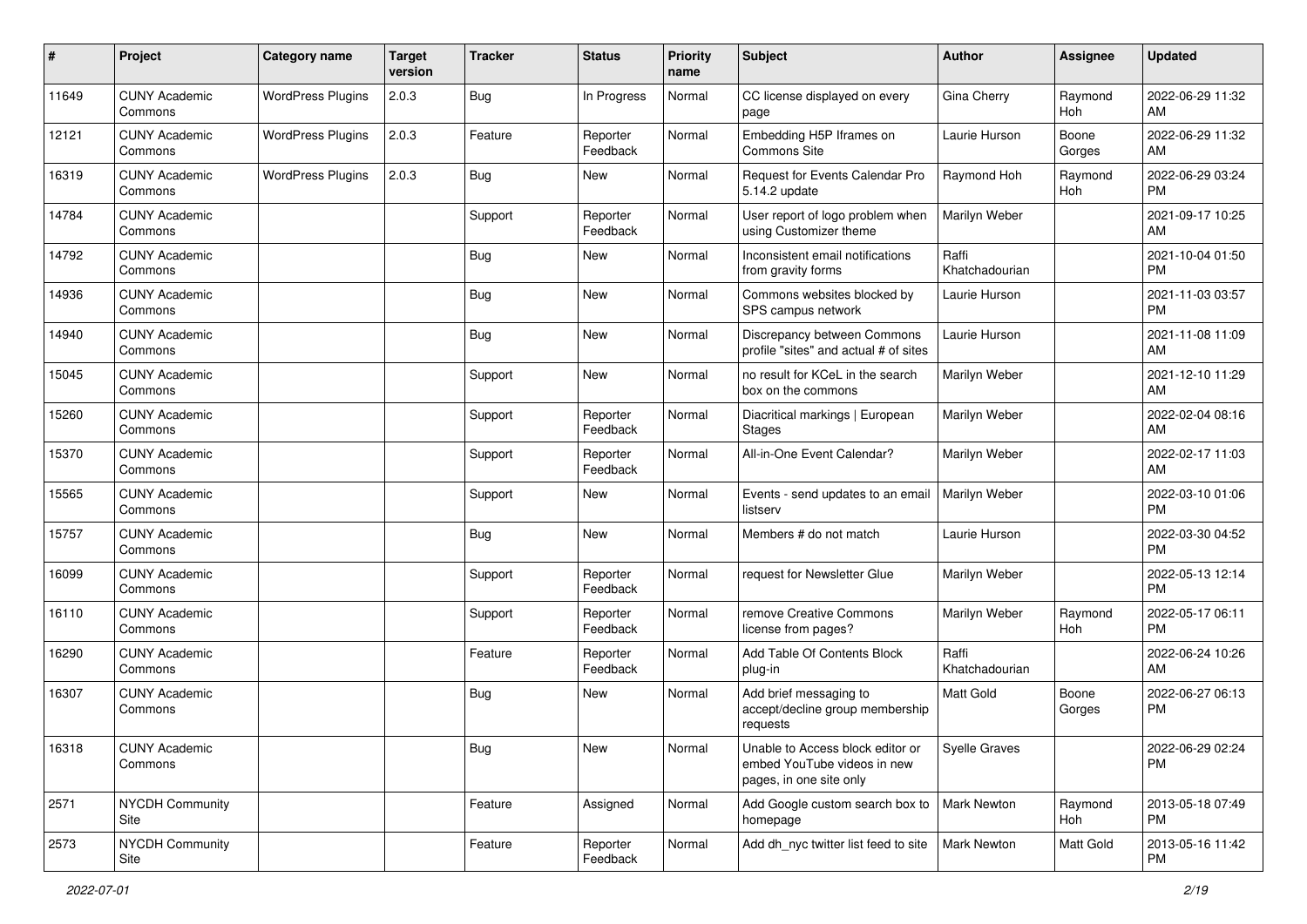| #     | Project                                                                 | <b>Category name</b>           | <b>Target</b><br>version | <b>Tracker</b> | <b>Status</b>        | <b>Priority</b><br>name | <b>Subject</b>                                          | <b>Author</b>           | Assignee            | <b>Updated</b>                |
|-------|-------------------------------------------------------------------------|--------------------------------|--------------------------|----------------|----------------------|-------------------------|---------------------------------------------------------|-------------------------|---------------------|-------------------------------|
| 2574  | <b>NYCDH Community</b><br>Site                                          |                                |                          | Feature        | Assigned             | Normal                  | Add Way to Upload Files to<br>Groups                    | <b>Mark Newton</b>      | Raymond<br>Hoh      | 2013-05-18 07:46<br><b>PM</b> |
| 8992  | <b>NYCDH Community</b><br>Site                                          |                                |                          | Bug            | Assigned             | Normal                  | Multiple RBE error reports                              | <b>Matt Gold</b>        | Raymond<br>Hoh      | 2017-12-11 05:43<br><b>PM</b> |
| 11968 | JustPublics@365<br>MediaCamp                                            |                                |                          | Feature        | <b>New</b>           | Normal                  | Nanoscience Retractable Display<br>Unit                 | Donald Cherry           | Bonnie<br>Eissner   | 2021-02-19 08:50<br>AM        |
| 12062 | AD/O365 Transition<br>from NonMatric to<br><b>Matriculated Students</b> |                                |                          | Feature        | In Progress          | Normal                  | create solution and console<br>project                  | Emilio Rodriguez        | Emilio<br>Rodriguez | 2019-11-12 03:56<br><b>PM</b> |
| 14908 | <b>CUNY Academic</b><br>Commons                                         | Performance                    |                          | Bug            | New                  | Normal                  | Stale object cache on cdev                              | Raymond Hoh             | Boone<br>Gorges     | 2021-12-07 09:45<br>AM        |
| 16177 | <b>CUNY Academic</b><br>Commons                                         | Reply By Email                 |                          | <b>Bug</b>     | <b>New</b>           | Normal                  | Switch to Inbound mode for RBE                          | Raymond Hoh             | Raymond<br>Hoh      | 2022-05-30 04:32<br><b>PM</b> |
| 15767 | <b>CUNY Academic</b><br>Commons                                         | WordPress (misc)               |                          | Support        | <b>New</b>           | Normal                  | Site loading slowly                                     | scott voth              | Boone<br>Gorges     | 2022-04-04 08:56<br><b>PM</b> |
| 16245 | <b>CUNY Academic</b><br>Commons                                         | WordPress (misc)               |                          | Bug            | Reporter<br>Feedback | Normal                  | Save Button missing on<br>WordPress Profile page        | scott voth              | Raymond<br>Hoh      | 2022-06-16 03:09<br><b>PM</b> |
| 16255 | <b>CUNY Academic</b><br>Commons                                         | WordPress (misc)               |                          | <b>Bug</b>     | <b>New</b>           | Normal                  | Need to define 'MULTISITE'<br>constant in wp-config.php | Raymond Hoh             |                     | 2022-06-19 09:31<br>AM        |
| 15516 | <b>CUNY Academic</b><br>Commons                                         | <b>WordPress Plugins</b>       |                          | Bug            | Reporter<br>Feedback | Normal                  | Can't publish or save draft of post<br>on wordpress.com | Raffi<br>Khatchadourian | Raymond<br>Hoh      | 2022-03-02 05:52<br><b>PM</b> |
| 16314 | <b>CUNY Academic</b><br>Commons                                         | <b>WordPress Plugins</b>       |                          | Feature        | New                  | Normal                  | Install Multicollab plug-in?                            | Raffi<br>Khatchadourian |                     | 2022-06-29 03:44<br><b>PM</b> |
| 15883 | <b>CUNY Academic</b><br>Commons                                         |                                | 2.1.0                    | Feature        | <b>New</b>           | Normal                  | Release BPGES update                                    | Boone Gorges            | Boone<br>Gorges     | 2022-05-26 10:39<br>AM        |
| 10439 | <b>CUNY Academic</b><br>Commons                                         | Design                         | 2.1.0                    | Design/UX      | <b>New</b>           | Normal                  | <b>Create Style Guide for Commons</b>                   | Sonja Leix              | Sara Cannon         | 2022-06-28 01:43<br><b>PM</b> |
| 13891 | <b>CUNY Academic</b><br>Commons                                         | Internal Tools and<br>Workflow | 2.1.0                    | Feature        | <b>New</b>           | Normal                  | Migrate automated linting to<br>GitHub Actions          | Boone Gorges            | Jeremy Felt         | 2022-06-29 11:13<br>AM        |
| 15194 | <b>CUNY Academic</b><br>Commons                                         | Internal Tools and<br>Workflow | 2.1.0                    | Feature        | <b>New</b>           | Normal                  | PHPCS sniff for un-restored<br>switch_to_blog() calls   | Boone Gorges            | Jeremy Felt         | 2022-05-26 10:45<br>AM        |
| 13946 | <b>CUNY Academic</b><br>Commons                                         | <b>WordPress Plugins</b>       | 2.1.0                    | Support        | Assigned             | Normal                  | Custom Embed handler For<br>OneDrive files              | scott voth              | Raymond<br>Hoh      | 2022-05-26 10:46<br>AM        |
| 9207  | <b>CUNY Academic</b><br>Commons                                         |                                | Future<br>release        | Support        | Reporter<br>Feedback | Normal                  | display dashboards made in<br>Tableau?                  | Marilyn Weber           | Boone<br>Gorges     | 2018-04-10 10:42<br>AM        |
| 10368 | <b>CUNY Academic</b><br>Commons                                         |                                | Future<br>release        | Feature        | Assigned             | Normal                  | Use ORCID data to populate<br>academic profile page     | Stephen Francoeur       | Boone<br>Gorges     | 2018-09-25 01:53<br><b>PM</b> |
| 11131 | <b>CUNY Academic</b><br>Commons                                         |                                | Future<br>release        | Feature        | Reporter<br>Feedback | Normal                  | Image Annotation Plugins                                | Laurie Hurson           |                     | 2019-02-26 11:33<br>AM        |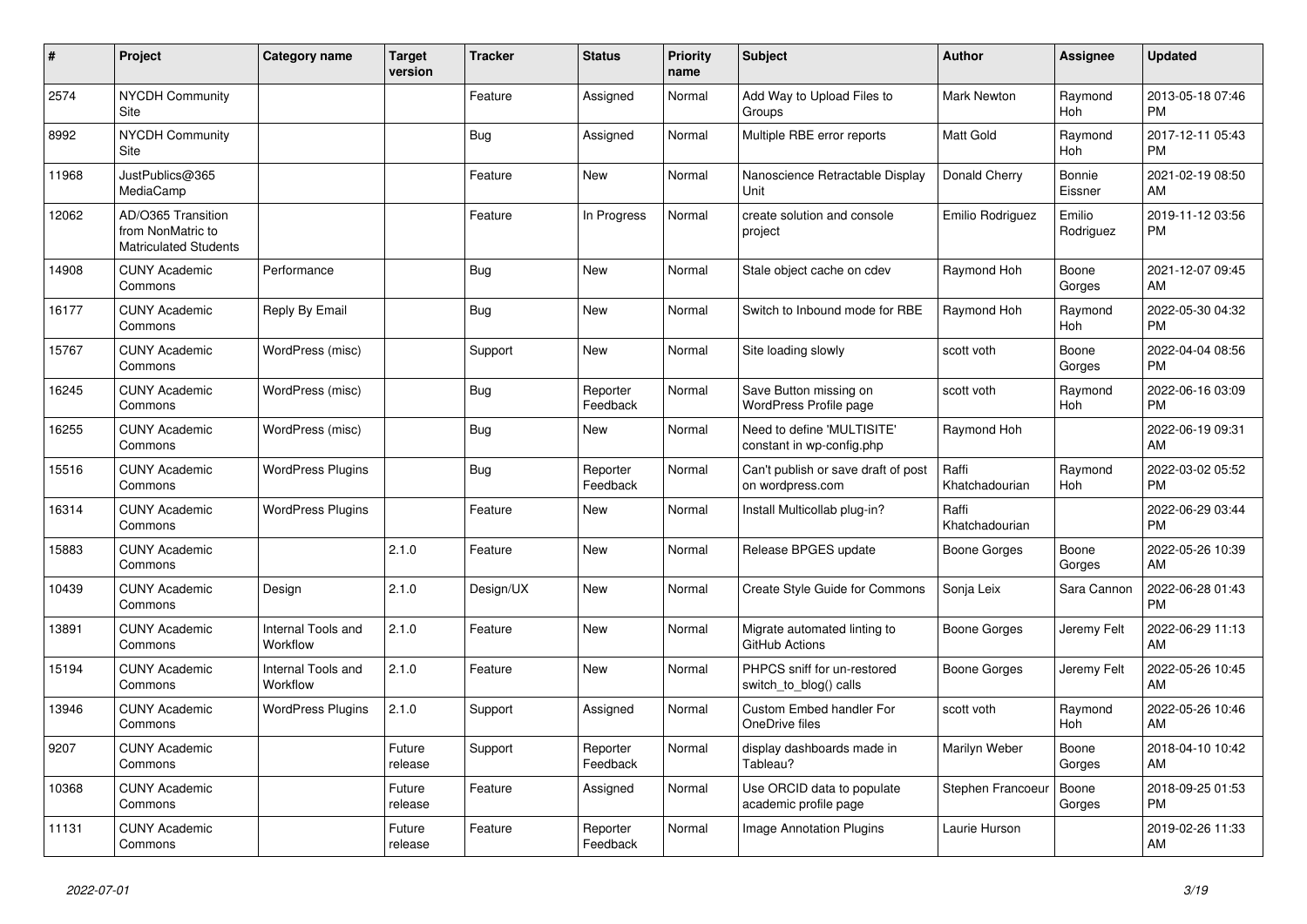| #     | Project                         | <b>Category name</b>      | <b>Target</b><br>version | <b>Tracker</b> | <b>Status</b> | <b>Priority</b><br>name | <b>Subject</b>                                                                            | <b>Author</b>       | <b>Assignee</b>     | <b>Updated</b>                |
|-------|---------------------------------|---------------------------|--------------------------|----------------|---------------|-------------------------|-------------------------------------------------------------------------------------------|---------------------|---------------------|-------------------------------|
| 11392 | <b>CUNY Academic</b><br>Commons |                           | Future<br>release        | <b>Bug</b>     | New           | Normal                  | Migrate users away from<br>StatPress                                                      | Boone Gorges        |                     | 2019-04-23 03:53<br><b>PM</b> |
| 16092 | <b>CUNY Academic</b><br>Commons |                           | Future<br>release        | Feature        | Hold          | Normal                  | Don't show main site in Site<br>search results                                            | <b>Boone Gorges</b> | Boone<br>Gorges     | 2022-05-17 03:12<br><b>PM</b> |
| 8900  | <b>CUNY Academic</b><br>Commons | Accessibility             | Future<br>release        | Feature        | Assigned      | Normal                  | Look into tools to enforce<br>accessibility in WP environment                             | Matt Gold           | Boone<br>Gorges     | 2022-04-26 11:59<br>AM        |
| 8901  | <b>CUNY Academic</b><br>Commons | Accessibility             | Future<br>release        | Feature        | Assigned      | Normal                  | Theme analysis for accessibility                                                          | Matt Gold           | Boone<br>Gorges     | 2022-04-26 11:59<br>AM        |
| 1460  | <b>CUNY Academic</b><br>Commons | Analytics                 | Future<br>release        | Feature        | Assigned      | Normal                  | <b>Update System Report</b>                                                               | <b>Brian Foote</b>  | Boone<br>Gorges     | 2015-11-09 06:13<br><b>PM</b> |
| 5581  | <b>CUNY Academic</b><br>Commons | Analytics                 | Future<br>release        | Feature        | Assigned      | Normal                  | Explore alternatives to Google<br>Analytics                                               | <b>Matt Gold</b>    | Valerie<br>Townsend | 2020-04-17 03:12<br><b>PM</b> |
| 7022  | <b>CUNY Academic</b><br>Commons | Announcements             | Future<br>release        | <b>Bug</b>     | New           | Normal                  | Sitewide announcements should<br>be displayed on, and dismissable<br>from, mapped domains | Boone Gorges        | Boone<br>Gorges     | 2018-03-22 10:18<br>AM        |
| 4635  | <b>CUNY Academic</b><br>Commons | Authentication            | Future<br>release        | Feature        | New           | Normal                  | Allow non-WP authentication                                                               | Boone Gorges        | Sonja Leix          | 2019-03-01 02:05<br><b>PM</b> |
| 9720  | <b>CUNY Academic</b><br>Commons | Authentication            | Future<br>release        | Feature        | New           | Normal                  | The Commons should be an<br>oAuth provider                                                | Boone Gorges        |                     | 2019-03-01 02:04<br><b>PM</b> |
| 6078  | <b>CUNY Academic</b><br>Commons | Blogs (BuddyPress)        | Future<br>release        | Feature        | New           | Normal                  | <b>Explore Adding Network Blog</b><br>Metadata Plugin                                     | Luke Waltzer        | Luke Waltzer        | 2016-10-11 10:29<br><b>PM</b> |
| 8835  | <b>CUNY Academic</b><br>Commons | <b>Blogs (BuddyPress)</b> | Future<br>release        | Feature        | New           | Normal                  | Extend cuny is shortlinks to sites                                                        | Luke Waltzer        | Boone<br>Gorges     | 2022-04-26 11:59<br>AM        |
| 8836  | <b>CUNY Academic</b><br>Commons | <b>Blogs (BuddyPress)</b> | Future<br>release        | Feature        | Assigned      | Normal                  | Redesign site launch process                                                              | <b>Matt Gold</b>    | Boone<br>Gorges     | 2019-10-03 02:49<br><b>PM</b> |
| 377   | <b>CUNY Academic</b><br>Commons | <b>BuddyPress</b> (misc)  | Future<br>release        | Feature        | Assigned      | Normal                  | Like buttons                                                                              | <b>Matt Gold</b>    | Boone<br>Gorges     | 2010-11-16 05:13<br><b>PM</b> |
| 435   | <b>CUNY Academic</b><br>Commons | <b>BuddyPress (misc)</b>  | Future<br>release        | Feature        | Assigned      | Normal                  | Include Avatar Images in Forum<br><b>Post Notification Emails</b>                         | <b>Matt Gold</b>    | Boone<br>Gorges     | 2010-12-08 12:40<br><b>PM</b> |
| 500   | <b>CUNY Academic</b><br>Commons | <b>BuddyPress</b> (misc)  | Future<br>release        | Feature        | Assigned      | Normal                  | <b>Export Group Data</b>                                                                  | Matt Gold           | Boone<br>Gorges     | 2010-12-19 12:09<br><b>PM</b> |
| 554   | <b>CUNY Academic</b><br>Commons | <b>BuddyPress (misc)</b>  | Future<br>release        | Feature        | Assigned      | Normal                  | Add Trackback notifications to<br>site-wide activity feed                                 | <b>Matt Gold</b>    | Boone<br>Gorges     | 2015-11-09 06:19<br><b>PM</b> |
| 599   | <b>CUNY Academic</b><br>Commons | BuddyPress (misc)         | Future<br>release        | Feature        | Assigned      | Normal                  | Consider adding rating plugins for<br>BuddyPress/BBPress                                  | Matt Gold           | Boone<br>Gorges     | 2011-08-22 06:50<br><b>PM</b> |
| 635   | <b>CUNY Academic</b><br>Commons | BuddyPress (misc)         | Future<br>release        | Feature        | Assigned      | Normal                  | Big Blue Button -<br>Videoconferencing in Groups and<br><b>Blogs</b>                      | Matt Gold           | Boone<br>Gorges     | 2011-03-14 03:24<br>PM        |
| 7624  | <b>CUNY Academic</b><br>Commons | BuddyPress (misc)         | Future<br>release        | Design/UX      | New           | Normal                  | <b>BP</b> Notifications                                                                   | Luke Waltzer        | Paige Dupont        | 2017-02-08 10:43<br>PM        |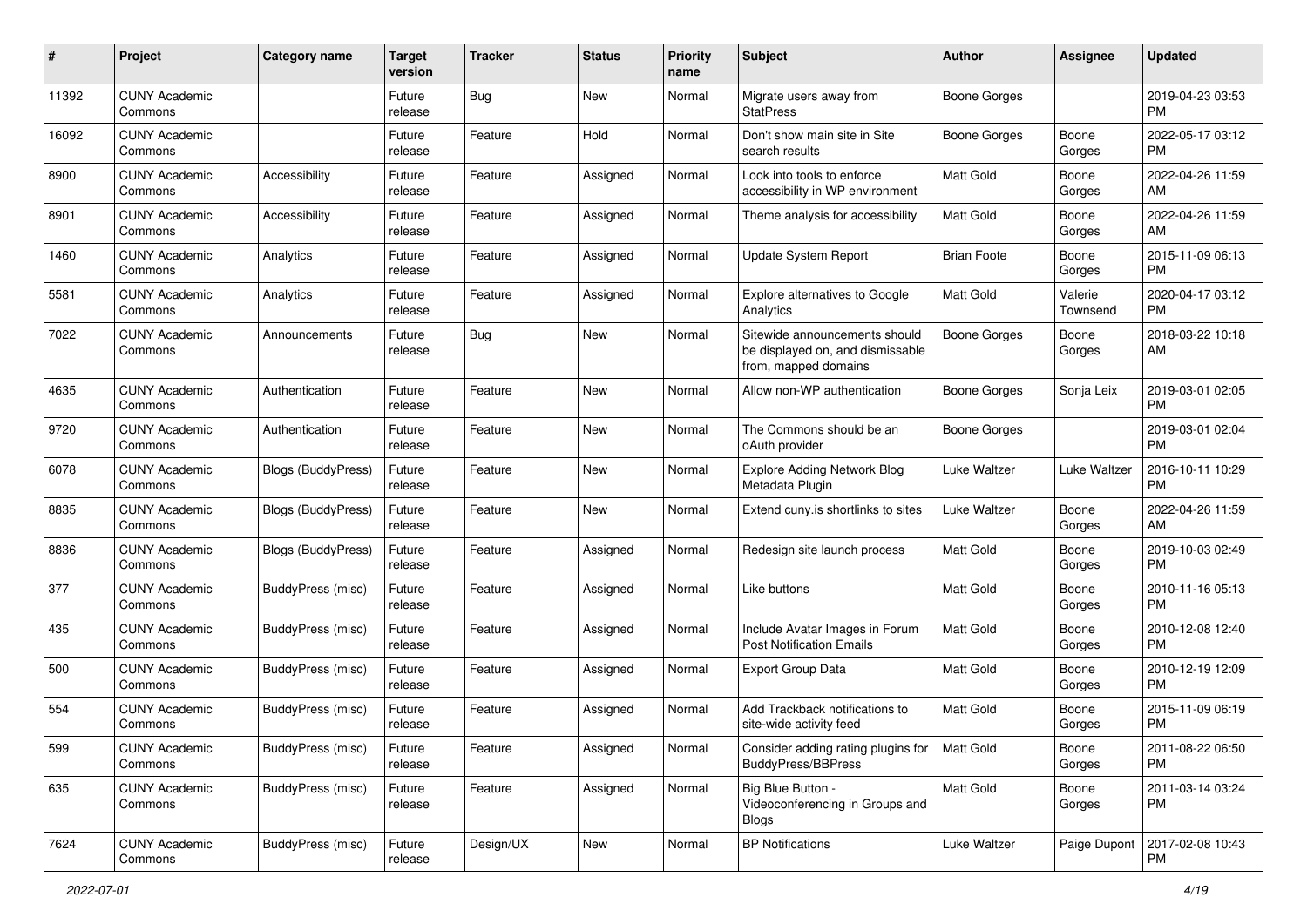| #     | Project                         | Category name              | Target<br>version | Tracker   | <b>Status</b> | <b>Priority</b><br>name | <b>Subject</b>                                                             | <b>Author</b>       | Assignee              | <b>Updated</b>                |
|-------|---------------------------------|----------------------------|-------------------|-----------|---------------|-------------------------|----------------------------------------------------------------------------|---------------------|-----------------------|-------------------------------|
| 11243 | <b>CUNY Academic</b><br>Commons | BuddyPress (misc)          | Future<br>release | Bug       | New           | Normal                  | Audit bp-custom.php                                                        | Raymond Hoh         | Raymond<br><b>Hoh</b> | 2022-04-26 11:59<br>AM        |
| 618   | <b>CUNY Academic</b><br>Commons | <b>BuddyPress Docs</b>     | Future<br>release | Feature   | Assigned      | Normal                  | <b>BuddyPress Docs: export formats</b>                                     | Boone Gorges        | Boone<br>Gorges       | 2015-11-09 05:38<br><b>PM</b> |
| 1422  | <b>CUNY Academic</b><br>Commons | <b>BuddyPress Docs</b>     | Future<br>release | Feature   | Assigned      | Normal                  | Make "created Doc" activity icons<br>non-mini                              | Boone Gorges        | Boone<br>Gorges       | 2015-11-09 05:48<br><b>PM</b> |
| 1744  | <b>CUNY Academic</b><br>Commons | <b>BuddyPress Docs</b>     | Future<br>release | Feature   | Assigned      | Normal                  | Spreadsheet-style Docs                                                     | Boone Gorges        | Boone<br>Gorges       | 2015-11-09 06:13<br><b>PM</b> |
| 2523  | <b>CUNY Academic</b><br>Commons | <b>BuddyPress Docs</b>     | Future<br>release | Feature   | Assigned      | Normal                  | Allow Users to Upload Images to<br><b>BP</b> Docs                          | <b>Matt Gold</b>    | Boone<br>Gorges       | 2015-11-09 06:14<br><b>PM</b> |
| 4226  | <b>CUNY Academic</b><br>Commons | <b>BuddyPress Docs</b>     | Future<br>release | Design/UX | New           | Normal                  | Add option to connect a Doc with<br>a Group                                | Samantha Raddatz    | Samantha<br>Raddatz   | 2015-09-09 04:08<br><b>PM</b> |
| 13466 | <b>CUNY Academic</b><br>Commons | Cavalcade                  | Future<br>release | Feature   | New           | Normal                  | Automated cleanup for duplicate<br>Cavalcade tasks                         | <b>Boone Gorges</b> | Boone<br>Gorges       | 2020-10-13 05:24<br><b>PM</b> |
| 10226 | <b>CUNY Academic</b><br>Commons | Courses                    | Future<br>release | Feature   | <b>New</b>    | Normal                  | Add "My Courses" to drop down<br>list                                      | scott voth          | Boone<br>Gorges       | 2021-11-19 12:42<br><b>PM</b> |
| 11789 | <b>CUNY Academic</b><br>Commons | Courses                    | Future<br>release | Feature   | New           | Normal                  | Ability to remove item from<br>Courses list                                | Laurie Hurson       | Sonja Leix            | 2019-09-24 12:28<br><b>PM</b> |
| 860   | <b>CUNY Academic</b><br>Commons | Design                     | Future<br>release | Design/UX | Assigned      | Normal                  | <b>Standardize Button Treatment</b><br><b>Across the Commons</b>           | Chris Stein         | Chris Stein           | 2014-05-01 09:45<br>AM        |
| 2754  | <b>CUNY Academic</b><br>Commons | Design                     | Future<br>release | Feature   | Assigned      | Normal                  | Determine strategy for CAC logo<br>handling in top header                  | Micki Kaufman       | Chris Stein           | 2015-01-05 08:53<br><b>PM</b> |
| 4225  | <b>CUNY Academic</b><br>Commons | DiRT Integration           | Future<br>release | Design/UX | New           | Normal                  | Add information to DIRT page (in<br>Create a Group)                        | Samantha Raddatz    | Matt Gold             | 2015-06-26 03:14<br><b>PM</b> |
| 14496 | <b>CUNY Academic</b><br>Commons | Domain Mapping             | Future<br>release | Bug       | <b>New</b>    | Normal                  | Mapped domain SSO uses<br>third-party cookies                              | Raymond Hoh         | Raymond<br><b>Hoh</b> | 2021-05-24 04:03<br><b>PM</b> |
| 5992  | <b>CUNY Academic</b><br>Commons | <b>Email Notifications</b> | Future<br>release | Feature   | <b>New</b>    | Normal                  | Changing the From line of<br>autogenerated blog emails                     | Marilyn Weber       |                       | 2018-09-27 05:19<br><b>PM</b> |
| 12042 | <b>CUNY Academic</b><br>Commons | <b>Email Notifications</b> | Future<br>release | Feature   | New           | Normal                  | Improved error logging for BPGES<br>send queue                             | <b>Boone Gorges</b> | Boone<br>Gorges       | 2021-11-19 12:25<br><b>PM</b> |
| 15604 | <b>CUNY Academic</b><br>Commons | <b>Email Notifications</b> | Future<br>release | Feature   | Assigned      | Normal                  | Restructure Commons Group<br>Digest Email Messages                         | Matt Gold           | Boone<br>Gorges       | 2022-05-26 10:45<br>AM        |
| 3475  | <b>CUNY Academic</b><br>Commons | Events                     | Future<br>release | Feature   | Assigned      | Normal                  | Request to add plugin to<br>streamline room<br>booking/appointment booking | Naomi Barrettara    | Boone<br>Gorges       | 2014-12-01 05:14<br><b>PM</b> |
| 4053  | <b>CUNY Academic</b><br>Commons | Events                     | Future<br>release | Feature   | Assigned      | Normal                  | Create new tab for past events                                             | Matt Gold           | Boone<br>Gorges       | 2015-05-12 02:10<br><b>PM</b> |
| 4238  | <b>CUNY Academic</b><br>Commons | Events                     | Future<br>release | Feature   | Assigned      | Normal                  | Copy Events to Other Groups?                                               | Matt Gold           | Boone<br>Gorges       | 2015-07-02 10:08<br>AM        |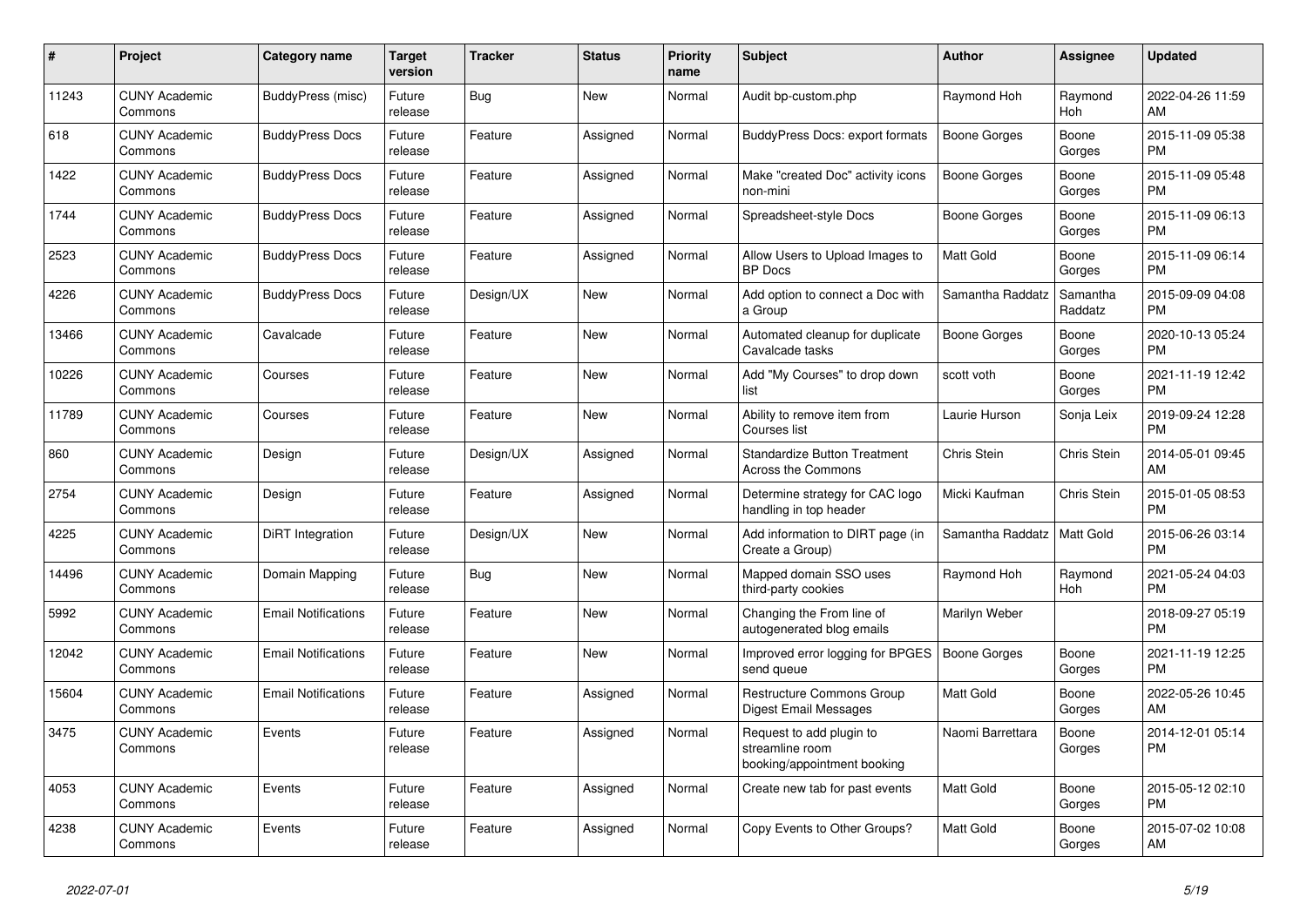| #     | Project                         | <b>Category name</b> | <b>Target</b><br>version | Tracker    | <b>Status</b> | <b>Priority</b><br>name | <b>Subject</b>                                                                      | Author              | Assignee            | <b>Updated</b>                |
|-------|---------------------------------|----------------------|--------------------------|------------|---------------|-------------------------|-------------------------------------------------------------------------------------|---------------------|---------------------|-------------------------------|
| 4438  | <b>CUNY Academic</b><br>Commons | Events               | Future<br>release        | Bug        | Assigned      | Normal                  | Events Calendar - Export<br><b>Recurring Events</b>                                 | scott voth          | Daniel Jones        | 2016-05-23 04:25<br><b>PM</b> |
| 4481  | <b>CUNY Academic</b><br>Commons | Events               | Future<br>release        | Feature    | New           | Normal                  | Group admins/mods should have<br>the ability to unlink an event from<br>the group   | <b>Boone Gorges</b> | Boone<br>Gorges     | 2017-04-24 03:53<br><b>PM</b> |
| 4592  | <b>CUNY Academic</b><br>Commons | Events               | Future<br>release        | Design/UX  | New           | Normal                  | Event Creation - Venue Dropdown<br>Slow                                             | Samantha Raddatz    | Boone<br>Gorges     | 2015-09-14 04:56<br><b>PM</b> |
| 4903  | <b>CUNY Academic</b><br>Commons | Events               | Future<br>release        | Design/UX  | Assigned      | Normal                  | Improving visual appearance of<br>event calendars                                   | <b>Matt Gold</b>    | Boone<br>Gorges     | 2016-10-13 11:51<br>AM        |
| 5696  | <b>CUNY Academic</b><br>Commons | Events               | Future<br>release        | Feature    | Assigned      | Normal                  | Events Calendar - display options<br>/ calendar aggregation                         | Matt Gold           | Boone<br>Gorges     | 2016-10-13 11:44<br>AM        |
| 11531 | <b>CUNY Academic</b><br>Commons | Events               | Future<br>release        | Feature    | New           | Normal                  | Main Events calendar should<br>include non-public events that<br>user has access to | scott voth          | Boone<br>Gorges     | 2019-06-11 10:00<br>AM        |
| 653   | <b>CUNY Academic</b><br>Commons | Group Blogs          | Future<br>release        | Feature    | Assigned      | Normal                  | Redesign Integration of Groups<br>and Blogs                                         | Matt Gold           | Samantha<br>Raddatz | 2015-11-09 05:40<br><b>PM</b> |
| 3580  | <b>CUNY Academic</b><br>Commons | Group Blogs          | Future<br>release        | Feature    | New           | Normal                  | Multiple blogs per group                                                            | <b>Boone Gorges</b> | Boone<br>Gorges     | 2018-02-20 02:02<br><b>PM</b> |
| 8756  | <b>CUNY Academic</b><br>Commons | Group Blogs          | Future<br>release        | Feature    | Hold          | Normal                  | Connect multiple blogs to one<br>group?                                             | <b>Matt Gold</b>    | Boone<br>Gorges     | 2017-09-30 10:42<br>AM        |
| 11834 | <b>CUNY Academic</b><br>Commons | <b>Group Files</b>   | Future<br>release        | Feature    | <b>New</b>    | Normal                  | Improved tools for managing<br>group file folders                                   | <b>Boone Gorges</b> | Sonja Leix          | 2019-09-06 03:55<br><b>PM</b> |
| 12091 | <b>CUNY Academic</b><br>Commons | <b>Group Files</b>   | Future<br>release        | Feature    | <b>New</b>    | Normal                  | Improved pre-upload file validation<br>for bp-group-documents                       | Boone Gorges        | Boone<br>Gorges     | 2019-11-14 01:21<br><b>PM</b> |
| 585   | <b>CUNY Academic</b><br>Commons | Group Forums         | Future<br>release        | Feature    | Assigned      | Normal                  | Merge Forum Topics                                                                  | Sarah Morgano       | Boone<br>Gorges     | 2011-07-06 04:11<br><b>PM</b> |
| 3059  | <b>CUNY Academic</b><br>Commons | Group Forums         | Future<br>release        | Design/UX  | <b>New</b>    | Normal                  | Forum Post Permissable Content<br><b>Explanatory Text</b>                           | Chris Stein         | Chris Stein         | 2015-04-02 11:27<br>AM        |
| 3192  | <b>CUNY Academic</b><br>Commons | Group Forums         | Future<br>release        | Feature    | Assigned      | Normal                  | Customizable forum views for<br>bbPress 2.x group forums                            | <b>Boone Gorges</b> | Raymond<br>Hoh      | 2015-11-09 12:47<br><b>PM</b> |
| 3193  | <b>CUNY Academic</b><br>Commons | Group Forums         | Future<br>release        | Feature    | Assigned      | Normal                  | bbPress 2.x dynamic roles and<br><b>RBE</b>                                         | <b>Boone Gorges</b> | Boone<br>Gorges     | 2014-09-30 01:30<br><b>PM</b> |
| 4221  | <b>CUNY Academic</b><br>Commons | Group Forums         | Future<br>release        | Design/UX  | Assigned      | Normal                  | Add 'Number of Posts' display<br>option to Forum page                               | Samantha Raddatz    | Samantha<br>Raddatz | 2015-06-26 02:21<br>PM        |
| 5268  | <b>CUNY Academic</b><br>Commons | Group Forums         | Future<br>release        | Bug        | Assigned      | Normal                  | Long-time to post to multiple<br>groups                                             | Luke Waltzer        | Daniel Jones        | 2016-09-07 06:31<br><b>PM</b> |
| 9835  | <b>CUNY Academic</b><br>Commons | Group Forums         | Future<br>release        | <b>Bug</b> | Assigned      | Normal                  | add a "like" function?                                                              | Marilyn Weber       | <b>Erik Trainer</b> | 2018-06-05 01:49<br><b>PM</b> |
| 10659 | <b>CUNY Academic</b><br>Commons | Group Forums         | Future<br>release        | Feature    | Assigned      | Normal                  | Post to multiple groups via email                                                   | Matt Gold           | Raymond<br>Hoh      | 2018-11-15 12:54<br>AM        |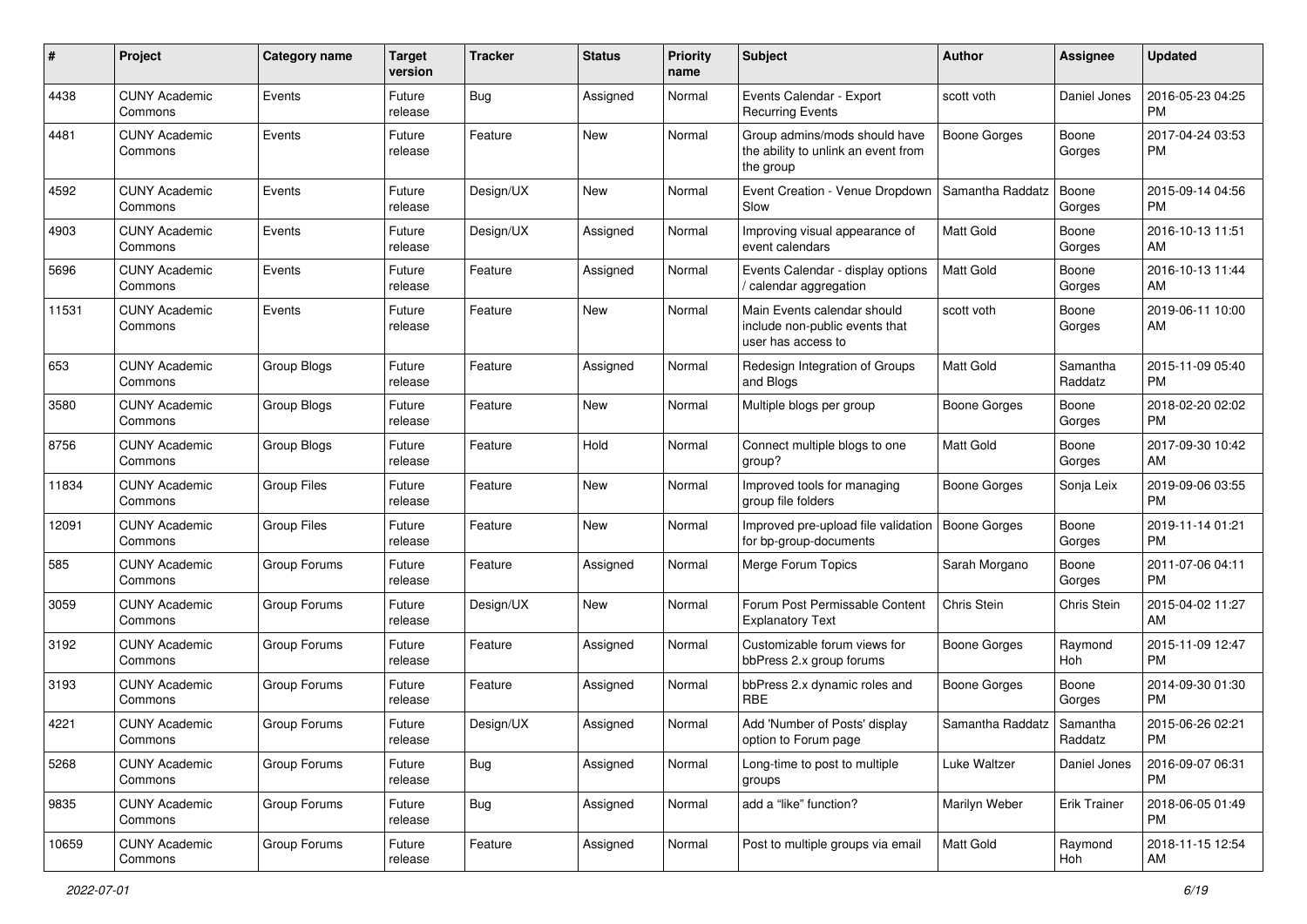| #     | <b>Project</b>                  | Category name               | <b>Target</b><br>version | <b>Tracker</b> | <b>Status</b>        | <b>Priority</b><br>name | <b>Subject</b>                                                                             | <b>Author</b>     | Assignee            | <b>Updated</b>                |
|-------|---------------------------------|-----------------------------|--------------------------|----------------|----------------------|-------------------------|--------------------------------------------------------------------------------------------|-------------------|---------------------|-------------------------------|
| 13199 | <b>CUNY Academic</b><br>Commons | Group Forums                | Future<br>release        | Feature        | <b>New</b>           | Normal                  | Favoring Groups over bbPress<br>plugin                                                     | Colin McDonald    | Colin<br>McDonald   | 2021-11-19 12:28<br><b>PM</b> |
| 13358 | <b>CUNY Academic</b><br>Commons | Group Forums                | Future<br>release        | Feature        | New                  | Normal                  | Improved UI for group forum<br>threading settings                                          | Boone Gorges      | Raymond<br>Hoh      | 2021-11-19 12:27<br><b>PM</b> |
| 3308  | <b>CUNY Academic</b><br>Commons | Group Invitations           | Future<br>release        | Feature        | Assigned             | Normal                  | Allow members to rescind group<br>invitations                                              | Matt Gold         | Boone<br>Gorges     | 2015-04-01 08:53<br><b>PM</b> |
| 13370 | <b>CUNY Academic</b><br>Commons | Group Library               | Future<br>release        | Feature        | <b>New</b>           | Normal                  | Library bulk deletion and folder<br>editing                                                | Colin McDonald    | Boone<br>Gorges     | 2020-10-13 10:41<br>AM        |
| 13650 | <b>CUNY Academic</b><br>Commons | Group Library               | Future<br>release        | Feature        | New                  | Normal                  | Forum Attachments in Group<br>Library                                                      | Laurie Hurson     |                     | 2021-11-19 12:30<br><b>PM</b> |
| 14309 | <b>CUNY Academic</b><br>Commons | Group Library               | Future<br>release        | Feature        | New                  | Normal                  | Better handling of<br>bp group document file download<br>attempts when file is not present | Boone Gorges      | Boone<br>Gorges     | 2021-11-19 12:28<br><b>PM</b> |
| 481   | <b>CUNY Academic</b><br>Commons | Groups (misc)               | Future<br>release        | Feature        | Assigned             | Normal                  | ability to archive inactive groups<br>and blogs                                            | Michael Mandiberg | Samantha<br>Raddatz | 2015-11-09 05:56<br><b>PM</b> |
| 1544  | <b>CUNY Academic</b><br>Commons | Groups (misc)               | Future<br>release        | Feature        | Reporter<br>Feedback | Normal                  | Group Filtering and Sorting                                                                | Matt Gold         | Chris Stein         | 2019-03-01 02:25<br><b>PM</b> |
| 3458  | <b>CUNY Academic</b><br>Commons | Groups (misc)               | Future<br>release        | Feature        | Assigned             | Normal                  | Filter Members of Group by<br>Campus                                                       | Michael Smith     | Samantha<br>Raddatz | 2014-09-26 08:32<br><b>PM</b> |
| 7115  | <b>CUNY Academic</b><br>Commons | Groups (misc)               | Future<br>release        | Feature        | Reporter<br>Feedback | Normal                  | make licensing info clear during<br>group creation                                         | <b>Matt Gold</b>  | Raymond<br>Hoh      | 2020-12-08 11:32<br>AM        |
| 12446 | <b>CUNY Academic</b><br>Commons | Groups (misc)               | Future<br>release        | Feature        | Reporter<br>Feedback | Normal                  | Toggle default site to group forum<br>posting                                              | Laurie Hurson     | Laurie Hurson       | 2020-03-10 11:57<br>AM        |
| 1888  | <b>CUNY Academic</b><br>Commons | Home Page                   | Future<br>release        | Feature        | Assigned             | Normal                  | Refactor BP MPO Activity Filter to<br>support proper pagination                            | Sarah Morgano     | Boone<br>Gorges     | 2014-05-01 07:11<br><b>PM</b> |
| 4980  | <b>CUNY Academic</b><br>Commons | Home Page                   | Future<br>release        | Feature        | Assigned             | Normal                  | CAC Featured Content -- Adding<br>Randomization                                            | <b>Matt Gold</b>  | Boone<br>Gorges     | 2016-12-12 03:01<br><b>PM</b> |
| 10580 | <b>CUNY Academic</b><br>Commons | Information<br>Architecture | Future<br>release        | Design/UX      | New                  | Normal                  | Primary nav item review                                                                    | Boone Gorges      | Sara Cannon         | 2022-06-28 01:29<br><b>PM</b> |
| 5234  | <b>CUNY Academic</b><br>Commons | Membership                  | Future<br>release        | Feature        | Assigned             | Normal                  | Write Unconfirmed patch for WP                                                             | Boone Gorges      | Boone<br>Gorges     | 2016-10-24 11:18<br>AM        |
| 3330  | <b>CUNY Academic</b><br>Commons | My Commons                  | Future<br>release        | Feature        | Assigned             | Normal                  | "Commons Information" tool                                                                 | Boone Gorges      | <b>Chris Stein</b>  | 2014-09-22 08:46<br><b>PM</b> |
| 3517  | <b>CUNY Academic</b><br>Commons | My Commons                  | Future<br>release        | Feature        | Assigned             | Normal                  | Mute/Unmute My Commons<br>updates                                                          | Matt Gold         | Raymond<br>Hoh      | 2015-11-09 01:19<br><b>PM</b> |
| 3536  | <b>CUNY Academic</b><br>Commons | My Commons                  | Future<br>release        | Feature        | Assigned             | Normal                  | Infinite Scroll on My Commons<br>page                                                      | <b>Matt Gold</b>  | Raymond<br>Hoh      | 2015-04-13 04:42<br><b>PM</b> |
| 3577  | <b>CUNY Academic</b><br>Commons | My Commons                  | Future<br>release        | Design/UX      | Assigned             | Normal                  | Replies to items in My Commons                                                             | <b>Matt Gold</b>  | Raymond<br>Hoh      | 2015-04-09 05:19<br><b>PM</b> |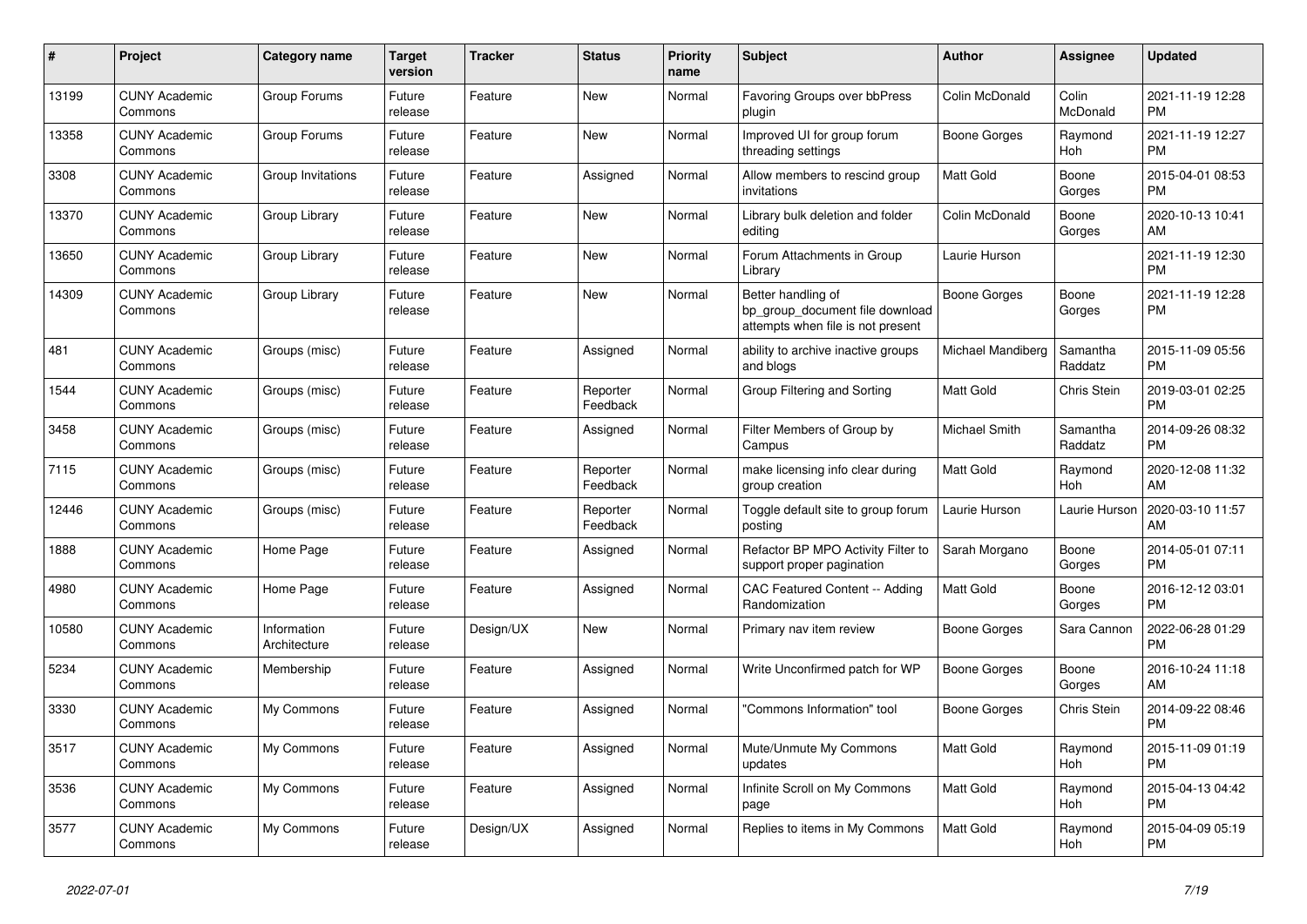| #     | Project                         | <b>Category name</b>    | <b>Target</b><br>version | <b>Tracker</b> | <b>Status</b>        | <b>Priority</b><br>name | <b>Subject</b>                                                                             | <b>Author</b>    | <b>Assignee</b>     | <b>Updated</b>                |
|-------|---------------------------------|-------------------------|--------------------------|----------------|----------------------|-------------------------|--------------------------------------------------------------------------------------------|------------------|---------------------|-------------------------------|
| 9028  | <b>CUNY Academic</b><br>Commons | Onboarding              | Future<br>release        | Feature        | Assigned             | Normal                  | suggest groups to new members<br>during the registration process                           | <b>Matt Gold</b> | Chris Stein         | 2018-10-24 12:34<br><b>PM</b> |
| 9895  | <b>CUNY Academic</b><br>Commons | Onboarding              | Future<br>release        | Feature        | Assigned             | Normal                  | Add "Accept Invitation"<br>link/button/function to Group<br>and/or Site invitation emails? | Luke Waltzer     | Boone<br>Gorges     | 2018-06-07 12:42<br><b>PM</b> |
| 5955  | <b>CUNY Academic</b><br>Commons | Outreach                | Future<br>release        | Feature        | Assigned             | Normal                  | Create auto-newsletter for<br>commons members                                              | Matt Gold        | Luke Waltzer        | 2016-08-30 10:34<br>AM        |
| 14787 | <b>CUNY Academic</b><br>Commons | <b>Plugin Packages</b>  | Future<br>release        | Feature        | New                  | Normal                  | Creating a "Design" plugin<br>package                                                      | Laurie Hurson    | scott voth          | 2022-04-27 04:56<br>PM        |
| 2753  | <b>CUNY Academic</b><br>Commons | <b>Public Portfolio</b> | Future<br>release        | Feature        | New                  | Normal                  | Create actual actual tagification in<br>academic interests and other<br>fields             | Micki Kaufman    | Boone<br>Gorges     | 2015-01-05 08:52<br><b>PM</b> |
| 2832  | <b>CUNY Academic</b><br>Commons | <b>Public Portfolio</b> | Future<br>release        | Feature        | Assigned             | Normal                  | Improve interface for (not)<br>auto-linking profile fields                                 | Boone Gorges     | Chris Stein         | 2015-01-05 08:52<br><b>PM</b> |
| 2881  | <b>CUNY Academic</b><br>Commons | <b>Public Portfolio</b> | Future<br>release        | Feature        | Assigned             | Normal                  | Redesign the UX for Profiles                                                               | Chris Stein      | Chris Stein         | 2016-10-13 12:45<br><b>PM</b> |
| 3042  | <b>CUNY Academic</b><br>Commons | <b>Public Portfolio</b> | Future<br>release        | Feature        | Assigned             | Normal                  | Browsing member interests                                                                  | Matt Gold        | Boone<br>Gorges     | 2015-03-21 09:04<br>PM        |
| 3220  | <b>CUNY Academic</b><br>Commons | <b>Public Portfolio</b> | Future<br>release        | Feature        | Assigned             | Normal                  | Add indent/outdent option to<br>Formatting Buttons on Profile<br>Page                      | Matt Gold        | Boone<br>Gorges     | 2014-05-21 10:39<br><b>PM</b> |
| 3768  | <b>CUNY Academic</b><br>Commons | <b>Public Portfolio</b> | Future<br>release        | Feature        | Assigned             | Normal                  | Institutions/Past positions on<br>public portfolios                                        | Matt Gold        | Boone<br>Gorges     | 2018-04-23 10:44<br>AM        |
| 3770  | <b>CUNY Academic</b><br>Commons | <b>Public Portfolio</b> | Future<br>release        | Feature        | Assigned             | Normal                  | Improve Layout/Formatting of<br>Positions Area on Public Portfolios                        | Matt Gold        | Chris Stein         | 2015-04-01 09:17<br><b>PM</b> |
| 4253  | <b>CUNY Academic</b><br>Commons | <b>Public Portfolio</b> | Future<br>release        | Design/UX      | New                  | Normal                  | Encourage users to add portfolio<br>content                                                | Samantha Raddatz | Samantha<br>Raddatz | 2015-07-07 11:32<br>AM        |
| 4404  | <b>CUNY Academic</b><br>Commons | <b>Public Portfolio</b> | Future<br>release        | Design/UX      | Assigned             | Normal                  | Change color of permissions info<br>on portfolio editing interface                         | Matt Gold        | Samantha<br>Raddatz | 2015-08-11 05:28<br><b>PM</b> |
| 4622  | <b>CUNY Academic</b><br>Commons | <b>Public Portfolio</b> | Future<br>release        | Design/UX      | New                  | Normal                  | <b>Profile Visibility Settings</b>                                                         | Samantha Raddatz | Samantha<br>Raddatz | 2015-09-21 12:18<br>PM        |
| 5827  | <b>CUNY Academic</b><br>Commons | <b>Public Portfolio</b> | Future<br>release        | Bug            | Assigned             | Normal                  | Academic Interests square bracket   scott voth<br>links not working                        |                  | Chris Stein         | 2016-08-11 11:59<br><b>PM</b> |
| 10354 | <b>CUNY Academic</b><br>Commons | <b>Public Portfolio</b> | Future<br>release        | Feature        | <b>New</b>           | Normal                  | Opt out of Having a Profile Page                                                           | scott voth       | Chris Stein         | 2020-05-12 10:43<br>AM        |
| 14184 | <b>CUNY Academic</b><br>Commons | Public Portfolio        | Future<br>release        | Feature        | <b>New</b>           | Normal                  | Centralized mechanism for storing<br>Campus affiliations                                   | Boone Gorges     | Boone<br>Gorges     | 2022-01-04 11:35<br>AM        |
| 6014  | <b>CUNY Academic</b><br>Commons | Publicity               | Future<br>release        | Publicity      | Reporter<br>Feedback | Normal                  | Google search listing                                                                      | Matt Gold        | Boone<br>Gorges     | 2016-09-21 03:48<br><b>PM</b> |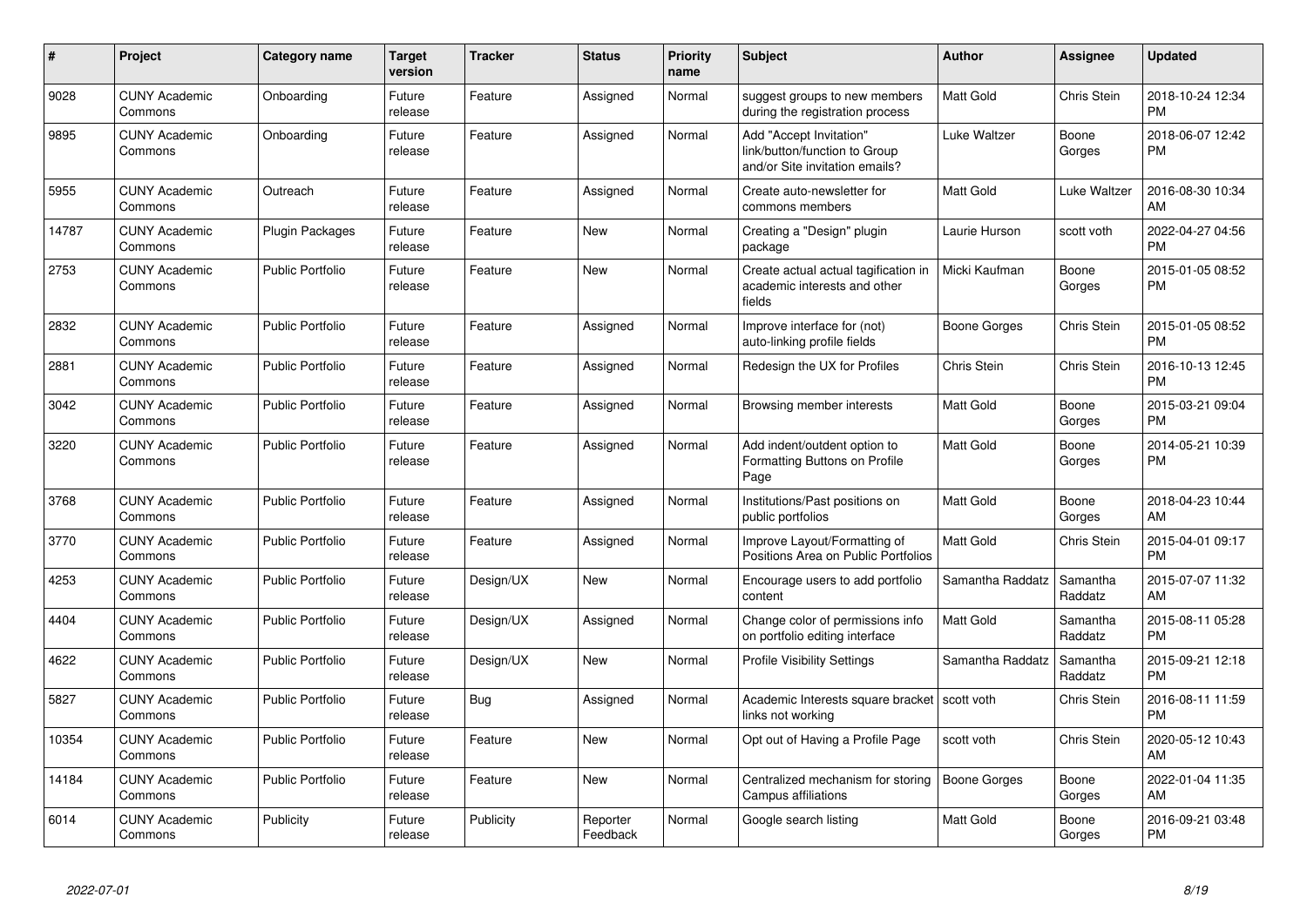| $\pmb{\#}$ | <b>Project</b>                  | <b>Category name</b>     | <b>Target</b><br>version | <b>Tracker</b> | <b>Status</b>        | <b>Priority</b><br>name | <b>Subject</b>                                                              | <b>Author</b>           | Assignee            | <b>Updated</b>                |
|------------|---------------------------------|--------------------------|--------------------------|----------------|----------------------|-------------------------|-----------------------------------------------------------------------------|-------------------------|---------------------|-------------------------------|
| 11945      | <b>CUNY Academic</b><br>Commons | Reckoning                | Future<br>release        | Feature        | Reporter<br>Feedback | Normal                  | Add Comments bubble to<br>Reckoning views                                   | Boone Gorges            | Boone<br>Gorges     | 2019-11-12 05:14<br><b>PM</b> |
| 308        | <b>CUNY Academic</b><br>Commons | Registration             | Future<br>release        | Feature        | New                  | Normal                  | Group recommendations for<br>signup process                                 | Boone Gorges            | Samantha<br>Raddatz | 2015-11-09 05:07<br><b>PM</b> |
| 5225       | <b>CUNY Academic</b><br>Commons | Registration             | Future<br>release        | Feature        | Assigned             | Normal                  | On-boarding Issues                                                          | Luke Waltzer            | Samantha<br>Raddatz | 2016-02-12 02:58<br><b>PM</b> |
| 11860      | <b>CUNY Academic</b><br>Commons | Registration             | Future<br>release        | Feature        | <b>New</b>           | Normal                  | Ensure Students Are Aware They<br>Can Use Aliases At Registration           | scott voth              |                     | 2019-09-24 08:46<br>AM        |
| 3002       | <b>CUNY Academic</b><br>Commons | Search                   | Future<br>release        | Feature        | Assigned             | Normal                  | Overhaul CAC search by using<br>external search appliance                   | <b>Boone Gorges</b>     | Boone<br>Gorges     | 2020-07-15 03:05<br><b>PM</b> |
| 3662       | <b>CUNY Academic</b><br>Commons | <b>SEO</b>               | Future<br>release        | Feature        | Assigned             | Normal                  | Duplicate Content/SEO/Google<br>issues                                      | Matt Gold               | Raymond<br>Hoh      | 2015-04-13 04:37<br><b>PM</b> |
| 13048      | <b>CUNY Academic</b><br>Commons | Shortcodes and<br>embeds | Future<br>release        | Feature        | <b>New</b>           | Normal                  | Jupyter Notebooks support                                                   | Boone Gorges            |                     | 2020-07-14 11:46<br>AM        |
| 13331      | <b>CUNY Academic</b><br>Commons | Site cloning             | Future<br>release        | Bug            | <b>New</b>           | Normal                  | Combine Site Template and Clone<br>operations                               | Boone Gorges            | Jeremy Felt         | 2021-11-19 12:39<br><b>PM</b> |
| 5182       | <b>CUNY Academic</b><br>Commons | Social Paper             | Future<br>release        | Design/UX      | New                  | Normal                  | "Publishing" a private paper on<br>social paper?                            | Raffi<br>Khatchadourian | Boone<br>Gorges     | 2016-10-13 04:12<br><b>PM</b> |
| 5183       | <b>CUNY Academic</b><br>Commons | Social Paper             | Future<br>release        | Design/UX      | New                  | Normal                  | Creating a new paper when<br>viewing an existing paper                      | Raffi<br>Khatchadourian | Samantha<br>Raddatz | 2016-02-02 12:09<br><b>PM</b> |
| 5199       | <b>CUNY Academic</b><br>Commons | Social Paper             | Future<br>release        | Feature        | <b>New</b>           | Normal                  | add tables to the SP editor                                                 | Marilyn Weber           |                     | 2016-10-24 11:27<br>AM        |
| 5205       | <b>CUNY Academic</b><br>Commons | Social Paper             | Future<br>release        | Feature        | New                  | Normal                  | Social Paper folders                                                        | Marilyn Weber           |                     | 2016-02-11 10:24<br><b>PM</b> |
| 5282       | <b>CUNY Academic</b><br>Commons | Social Paper             | Future<br>release        | Bug            | New                  | Normal                  | Replying via email directs to paper<br>but not individual comment.          | Marilyn Weber           | Raymond<br>Hoh      | 2016-03-02 01:48<br><b>PM</b> |
| 5397       | <b>CUNY Academic</b><br>Commons | Social Paper             | Future<br>release        | Feature        | <b>New</b>           | Normal                  | frustrating to have to<br>enable/disable in SP                              | Marilyn Weber           | Samantha<br>Raddatz | 2016-04-20 03:39<br><b>PM</b> |
| 5488       | <b>CUNY Academic</b><br>Commons | Social Paper             | Future<br>release        | Bug            | <b>New</b>           | Normal                  | Add a "last edited by" field to<br>Social Paper group directories           | Boone Gorges            |                     | 2016-04-21 10:05<br><b>PM</b> |
| 5489       | <b>CUNY Academic</b><br>Commons | Social Paper             | Future<br>release        | Feature        | New                  | Normal                  | Asc/desc sorting for Social Paper<br>directories                            | Boone Gorges            |                     | 2016-04-21 10:06<br><b>PM</b> |
| 7663       | <b>CUNY Academic</b><br>Commons | Social Paper             | Future<br>release        | Bug            | <b>New</b>           | Normal                  | Social Paper notifications not<br>formatted correctly on secondary<br>sites | Boone Gorges            | Boone<br>Gorges     | 2018-04-16 03:52<br><b>PM</b> |
| 7981       | <b>CUNY Academic</b><br>Commons | Social Paper             | Future<br>release        | Bug            | New                  | Normal                  | Social Paper comments should<br>not go to spam                              | Luke Waltzer            | Boone<br>Gorges     | 2018-04-16 03:52<br><b>PM</b> |
| 6426       | <b>CUNY Academic</b><br>Commons | Spam/Spam<br>Prevention  | Future<br>release        | Feature        | Assigned             | Normal                  | Force captcha on all comments?                                              | Matt Gold               | Tahir Butt          | 2016-10-24 02:06<br><b>PM</b> |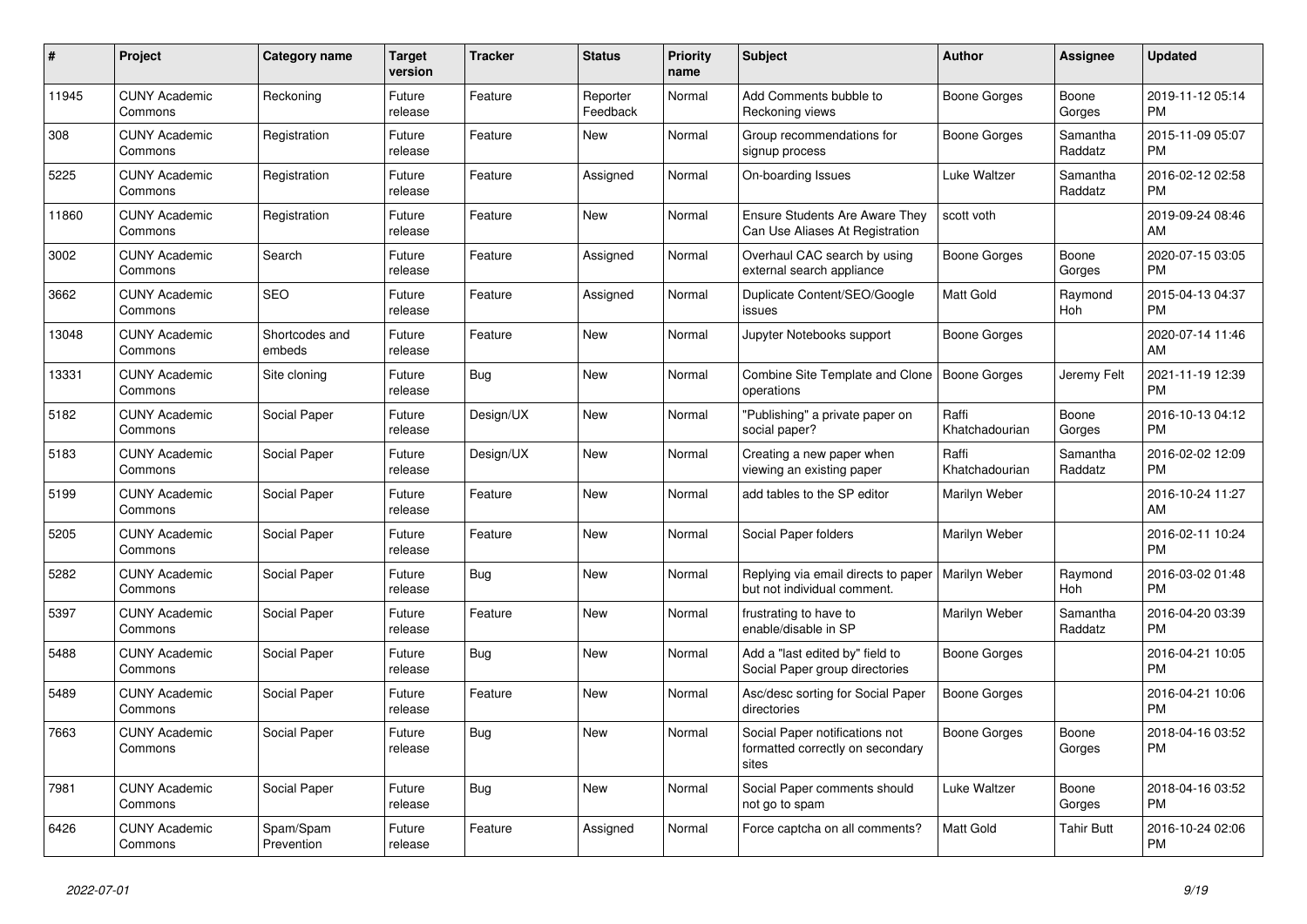| #     | Project                         | <b>Category name</b> | <b>Target</b><br>version | <b>Tracker</b> | <b>Status</b> | Priority<br>name | <b>Subject</b>                                                                                               | Author                  | <b>Assignee</b>     | <b>Updated</b>                |
|-------|---------------------------------|----------------------|--------------------------|----------------|---------------|------------------|--------------------------------------------------------------------------------------------------------------|-------------------------|---------------------|-------------------------------|
| 3090  | <b>CUNY Academic</b><br>Commons | Twitter page         | Future<br>release        | Feature        | Assigned      | Normal           | Prevent Retweets from showing<br>up on Commons twitter page                                                  | <b>Matt Gold</b>        | <b>Tahir Butt</b>   | 2016-10-24 11:31<br>AM        |
| 3473  | <b>CUNY Academic</b><br>Commons | User Experience      | Future<br>release        | Feature        | Assigned      | Normal           | Commons profile: Add help info<br>about "Positions" replacing "title"                                        | Keith Miyake            | Samantha<br>Raddatz | 2015-11-09 02:28<br><b>PM</b> |
| 4222  | <b>CUNY Academic</b><br>Commons | User Experience      | Future<br>release        | Design/UX      | <b>New</b>    | Normal           | Add information to 'Delete<br>Account' page                                                                  | Samantha Raddatz        | scott voth          | 2015-06-26 11:35<br>AM        |
| 4661  | <b>CUNY Academic</b><br>Commons | User Experience      | Future<br>release        | Bug            | Assigned      | Normal           | <b>Simplify Events text</b>                                                                                  | Matt Gold               | Samantha<br>Raddatz | 2015-10-02 09:06<br><b>PM</b> |
| 5316  | <b>CUNY Academic</b><br>Commons | User Experience      | Future<br>release        | Feature        | Assigned      | Normal           | Prompt user email address<br>updates                                                                         | <b>Matt Gold</b>        | Stephen Real        | 2016-12-21 03:30<br>PM        |
| 287   | <b>CUNY Academic</b><br>Commons | WordPress (misc)     | Future<br>release        | Feature        | Assigned      | Normal           | Create troubleshooting tool for<br>account sign-up                                                           | Matt Gold               | Boone<br>Gorges     | 2015-11-09 06:17<br><b>PM</b> |
| 365   | <b>CUNY Academic</b><br>Commons | WordPress (misc)     | Future<br>release        | Feature        | Assigned      | Normal           | <b>Create Mouseover Tooltips</b><br>throughout Site                                                          | Matt Gold               | Chris Stein         | 2015-11-09 06:18<br><b>PM</b> |
| 1105  | <b>CUNY Academic</b><br>Commons | WordPress (misc)     | Future<br>release        | Feature        | Assigned      | Normal           | Rephrase Blog Privacy Options                                                                                | <b>Matt Gold</b>        | Samantha<br>Raddatz | 2015-11-09 06:19<br><b>PM</b> |
| 1508  | <b>CUNY Academic</b><br>Commons | WordPress (misc)     | Future<br>release        | Feature        | Assigned      | Normal           | Share login cookies across<br>mapped domains                                                                 | <b>Boone Gorges</b>     | Boone<br>Gorges     | 2012-07-02 12:12<br><b>PM</b> |
| 2167  | <b>CUNY Academic</b><br>Commons | WordPress (misc)     | Future<br>release        | Bug            | Assigned      | Normal           | <b>CAC-Livestream Plugin Issues</b>                                                                          | Michael Smith           | Dominic<br>Giglio   | 2015-01-02 03:06<br><b>PM</b> |
| 3759  | <b>CUNY Academic</b><br>Commons | WordPress (misc)     | Future<br>release        | Feature        | Assigned      | Normal           | Review Interface for Adding Users<br>to Blogs                                                                | <b>Matt Gold</b>        | Boone<br>Gorges     | 2015-03-24 05:52<br><b>PM</b> |
| 4388  | <b>CUNY Academic</b><br>Commons | WordPress (misc)     | Future<br>release        | Bug            | Assigned      | Normal           | Repeated request for<br>authentication.                                                                      | Alice.Lynn<br>McMichael | Raymond<br>Hoh      | 2015-08-11 07:35<br><b>PM</b> |
| 6332  | <b>CUNY Academic</b><br>Commons | WordPress (misc)     | Future<br>release        | Feature        | New           | Normal           | Allow uploaded files to be marked<br>as private in an ad hoc way                                             | <b>Boone Gorges</b>     |                     | 2016-10-17 11:41<br><b>PM</b> |
| 6755  | <b>CUNY Academic</b><br>Commons | WordPress (misc)     | Future<br>release        | Bug            | New           | Normal           | Cannot Deactivate Plugin                                                                                     | Laura Kane              |                     | 2016-11-16 01:12<br><b>PM</b> |
| 10380 | <b>CUNY Academic</b><br>Commons | WordPress (misc)     | Future<br>release        | Feature        | In Progress   | Normal           | Remove blacklisted plugins                                                                                   | <b>Boone Gorges</b>     |                     | 2022-04-26 12:00<br><b>PM</b> |
| 11024 | <b>CUNY Academic</b><br>Commons | WordPress (misc)     | Future<br>release        | Bug            | New           | Normal           | Subsites should not show "you<br>should update your .htaccess<br>now" notice after permalink setting<br>save | <b>Boone Gorges</b>     |                     | 2019-01-28 01:35<br>PM        |
| 11843 | <b>CUNY Academic</b><br>Commons | WordPress (misc)     | Future<br>release        | Design/UX      | New           | Normal           | Tweaking the Gutenberg Editor<br>Interface                                                                   | Laurie Hurson           |                     | 2022-04-26 12:00<br>PM        |
| 13835 | <b>CUNY Academic</b><br>Commons | WordPress (misc)     | Future<br>release        | Feature        | New           | Normal           | Allow OneSearch widget to have<br>'CUNY' as campus                                                           | <b>Boone Gorges</b>     | Boone<br>Gorges     | 2021-11-19 12:39<br><b>PM</b> |
| 14113 | <b>CUNY Academic</b><br>Commons | WordPress (misc)     | Future<br>release        | <b>Bug</b>     | Hold          | Normal           | Block Editor Not Working on this<br>page - Json error                                                        | scott voth              | Boone<br>Gorges     | 2021-03-05 11:01<br>AM        |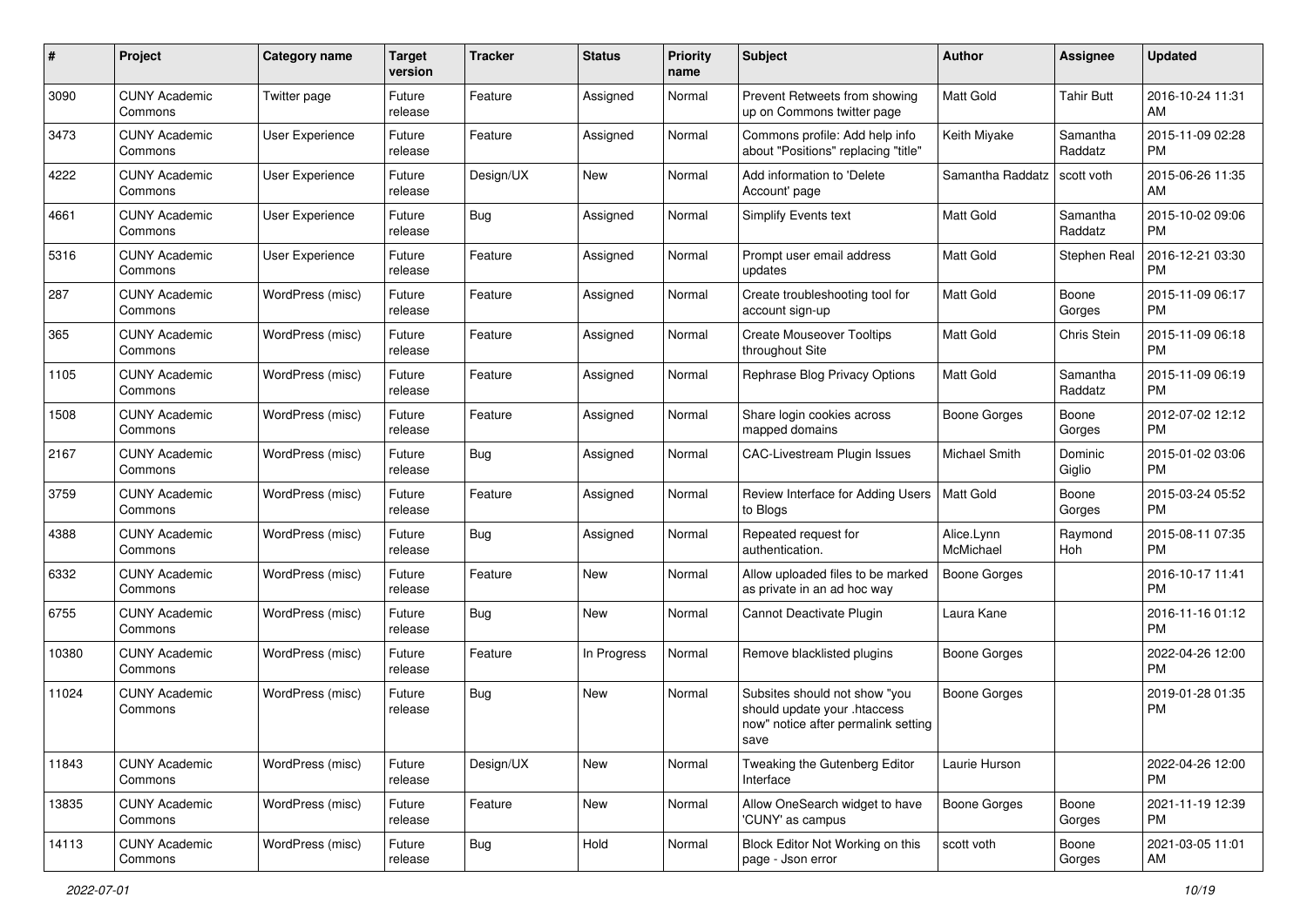| #     | Project                         | <b>Category name</b>     | <b>Target</b><br>version | <b>Tracker</b> | <b>Status</b>        | <b>Priority</b><br>name | <b>Subject</b>                                                     | <b>Author</b>    | <b>Assignee</b>     | <b>Updated</b>                |
|-------|---------------------------------|--------------------------|--------------------------|----------------|----------------------|-------------------------|--------------------------------------------------------------------|------------------|---------------------|-------------------------------|
| 364   | <b>CUNY Academic</b><br>Commons | <b>WordPress Plugins</b> | Future<br>release        | Feature        | <b>New</b>           | Normal                  | <b>Bulletin Board</b>                                              | <b>Matt Gold</b> |                     | 2015-01-05 08:50<br><b>PM</b> |
| 497   | <b>CUNY Academic</b><br>Commons | <b>WordPress Plugins</b> | Future<br>release        | Feature        | Assigned             | Normal                  | Drag and Drop Ordering on<br>Gallery Post Plugin                   | <b>Matt Gold</b> | Ron Rennick         | 2015-11-09 06:18<br><b>PM</b> |
| 658   | <b>CUNY Academic</b><br>Commons | <b>WordPress Plugins</b> | Future<br>release        | Feature        | Assigned             | Normal                  | Rebulid Sitewide Tag Suggestion                                    | Matt Gold        | Boone<br>Gorges     | 2015-01-05 08:47<br><b>PM</b> |
| 3691  | <b>CUNY Academic</b><br>Commons | <b>WordPress Plugins</b> | Future<br>release        | <b>Bug</b>     | <b>New</b>           | Normal                  | <b>WPMU Domain Mapping</b><br>Debugging on cdev                    | Raymond Hoh      | Matt Gold           | 2014-12-12 09:04<br>AM        |
| 3939  | <b>CUNY Academic</b><br>Commons | <b>WordPress Plugins</b> | Future<br>release        | Bug            | Hold                 | Normal                  | Activity stream support for<br>Co-Authors Plus plugin              | Raymond Hoh      | Raymond<br>Hoh      | 2015-11-09 06:13<br><b>PM</b> |
| 5826  | <b>CUNY Academic</b><br>Commons | <b>WordPress Plugins</b> | Future<br>release        | Support        | Reporter<br>Feedback | Normal                  | <b>Remove Subscription Options</b><br>plugin from directory        | Sarah Morgano    | Sarah<br>Morgano    | 2016-10-21 04:14<br><b>PM</b> |
| 8078  | <b>CUNY Academic</b><br>Commons | <b>WordPress Plugins</b> | Future<br>release        | System Upgrade | Assigned             | Normal                  | <b>CommentPress Updates</b>                                        | Margaret Galvan  | Christian<br>Wach   | 2017-05-08 03:49<br><b>PM</b> |
| 9211  | <b>CUNY Academic</b><br>Commons | <b>WordPress Plugins</b> | Future<br>release        | Support        | Reporter<br>Feedback | Normal                  | Auto-Role Setting in Forum Plugin<br>Causing Some Confusion        | Luke Waltzer     | Boone<br>Gorges     | 2018-03-13 11:44<br>AM        |
| 9289  | <b>CUNY Academic</b><br>Commons | <b>WordPress Plugins</b> | Future<br>release        | <b>Bug</b>     | Reporter<br>Feedback | Normal                  | Email Users Plugin                                                 | Laurie Hurson    | Boone<br>Gorges     | 2018-10-24 12:34<br><b>PM</b> |
| 9926  | <b>CUNY Academic</b><br>Commons | <b>WordPress Plugins</b> | Future<br>release        | Bug            | <b>New</b>           | Normal                  | twitter-mentions-as-comments<br>cron jobs can run long             | Boone Gorges     | Boone<br>Gorges     | 2018-10-24 12:34<br><b>PM</b> |
| 9947  | <b>CUNY Academic</b><br>Commons | <b>WordPress Plugins</b> | Future<br>release        | Feature        | Reporter<br>Feedback | Normal                  | Install H5P quiz plugin                                            | Matt Gold        | Boone<br>Gorges     | 2018-09-11 11:01<br>AM        |
| 11788 | <b>CUNY Academic</b><br>Commons | <b>WordPress Plugins</b> | Future<br>release        | Support        | Reporter<br>Feedback | Normal                  | Plugin Request - Browse Aloud                                      | scott voth       |                     | 2019-09-24 08:42<br>AM        |
| 12573 | <b>CUNY Academic</b><br>Commons | <b>WordPress Plugins</b> | Future<br>release        | Bug            | New                  | Normal                  | <b>CommentPress Core Issues</b>                                    | scott voth       |                     | 2020-03-24 04:32<br><b>PM</b> |
| 14987 | <b>CUNY Academic</b><br>Commons | <b>WordPress Plugins</b> | Future<br>release        | Bug            | New                  | Normal                  | Elementor update causes<br>database freeze-up                      | Boone Gorges     | Boone<br>Gorges     | 2021-11-29 12:02<br><b>PM</b> |
| 412   | <b>CUNY Academic</b><br>Commons | <b>WordPress Themes</b>  | Future<br>release        | Feature        | Assigned             | Normal                  | <b>Featured Themes</b>                                             | Matt Gold        | Dominic<br>Giglio   | 2015-01-05 08:44<br><b>PM</b> |
| 3492  | <b>CUNY Academic</b><br>Commons | <b>WordPress Themes</b>  | Future<br>release        | Support        | Assigned             | Normal                  | Add CBOX theme to the<br>Commons                                   | scott voth       | Raymond<br>Hoh      | 2014-10-08 05:55<br><b>PM</b> |
| 8211  | <b>CUNY Academic</b><br>Commons | <b>WordPress Themes</b>  | Future<br>release        | Feature        | New                  | Normal                  | Theme Suggestions: Material<br>Design-Inspired Themes              | Margaret Galvan  | Margaret<br>Galvan  | 2017-08-07 02:48<br><b>PM</b> |
| 2612  | <b>CUNY Academic</b><br>Commons |                          | Not tracked              | Publicity      | Assigned             | Normal                  | Pinterest site for the Commons                                     | local admin      | Sarah<br>Morgano    | 2016-03-04 11:19<br>AM        |
| 4235  | <b>CUNY Academic</b><br>Commons |                          | Not tracked              | Design/UX      | Assigned             | Normal                  | Explore user experience around<br>comments on forum topics vs docs | Matt Gold        | Samantha<br>Raddatz | 2015-07-21 10:23<br>AM        |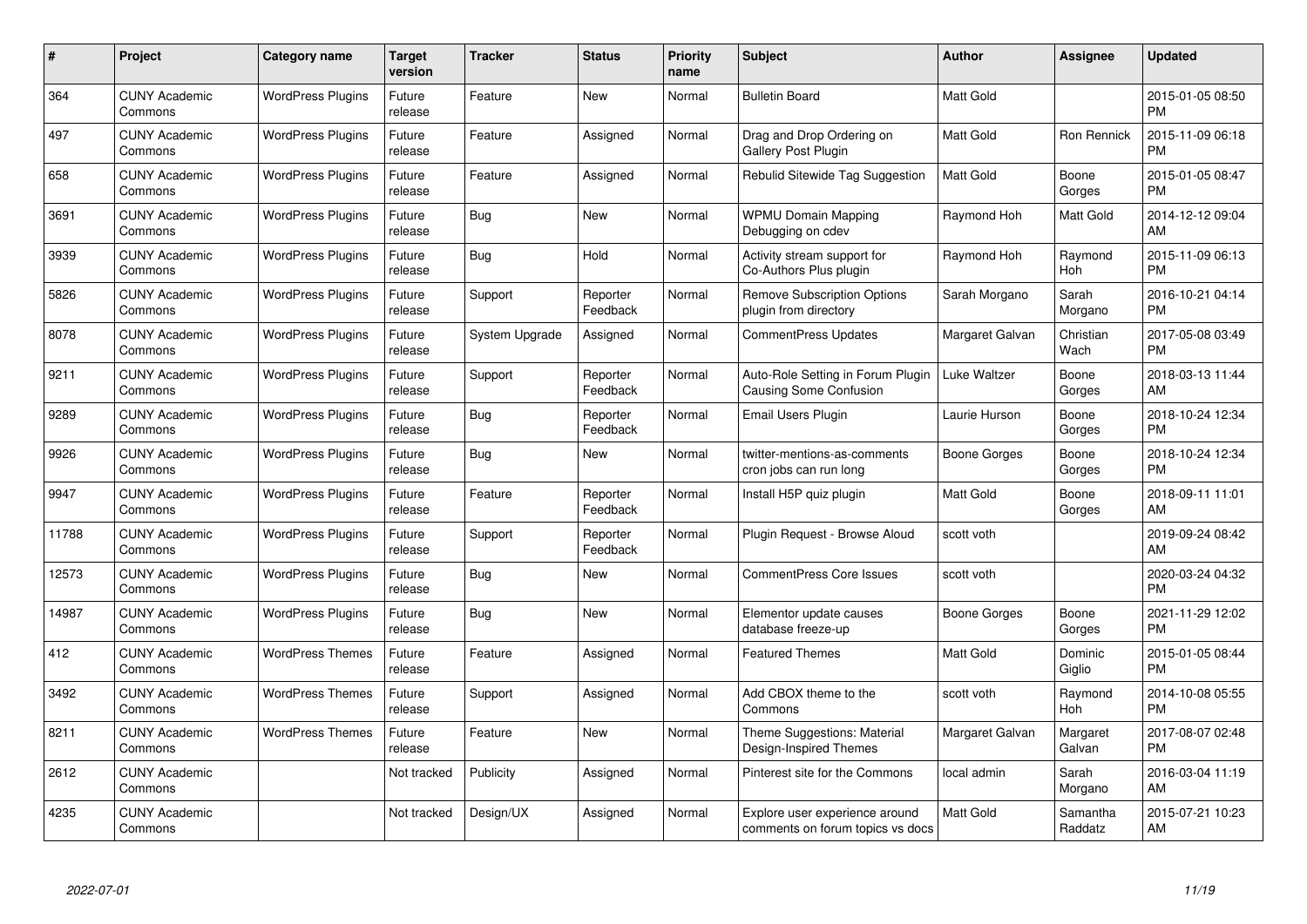| #     | Project                         | Category name | <b>Target</b><br>version | <b>Tracker</b> | <b>Status</b>        | <b>Priority</b><br>name | <b>Subject</b>                                                                                                                               | <b>Author</b>          | <b>Assignee</b>     | <b>Updated</b>                |
|-------|---------------------------------|---------------|--------------------------|----------------|----------------------|-------------------------|----------------------------------------------------------------------------------------------------------------------------------------------|------------------------|---------------------|-------------------------------|
| 5298  | <b>CUNY Academic</b><br>Commons |               | Not tracked              | Publicity      | <b>New</b>           | Normal                  | Survey Pop-Up Text                                                                                                                           | Samantha Raddatz       | Samantha<br>Raddatz | 2016-03-22 12:27<br><b>PM</b> |
| 6665  | <b>CUNY Academic</b><br>Commons |               | Not tracked              | Publicity      | <b>New</b>           | Normal                  | Dead Link in 1.10 announcement<br>post                                                                                                       | Paige Dupont           | Stephen Real        | 2016-12-01 03:11<br><b>PM</b> |
| 7828  | <b>CUNY Academic</b><br>Commons |               | Not tracked              | Feature        | Assigned             | Normal                  | Theme Assessment 2017                                                                                                                        | Margaret Galvan        | Margaret<br>Galvan  | 2017-05-02 10:41<br><b>PM</b> |
| 8607  | <b>CUNY Academic</b><br>Commons |               | Not tracked              | Support        | <b>New</b>           | Normal                  | Paypal?                                                                                                                                      | Marilyn Weber          | Matt Gold           | 2018-05-15 01:37<br><b>PM</b> |
| 8837  | <b>CUNY Academic</b><br>Commons |               | Not tracked              | Feature        | Assigned             | Normal                  | Create a form to request info from<br>people requesting premium<br>themes and plugins                                                        | <b>Matt Gold</b>       | Marilyn<br>Weber    | 2017-11-14 03:35<br><b>PM</b> |
| 9908  | <b>CUNY Academic</b><br>Commons |               | Not tracked              | Feature        | <b>New</b>           | Normal                  | Is it possible to send email<br>updates to users (or an email<br>address not on the list) for only a<br>single page AFTER being<br>prompted? | <b>Michael Shields</b> | scott voth          | 2018-06-11 01:34<br><b>PM</b> |
| 10262 | <b>CUNY Academic</b><br>Commons |               | Not tracked              | Bug            | Reporter<br>Feedback | Normal                  | Newsletter Plugin: Broken Image<br>at Bottom of All Newsletters                                                                              | Mark Webb              | Raymond<br>Hoh      | 2018-08-30 05:17<br><b>PM</b> |
| 10657 | <b>CUNY Academic</b><br>Commons |               | Not tracked              | Support        | Reporter<br>Feedback | Normal                  | child theme problems                                                                                                                         | Marilyn Weber          |                     | 2018-11-08 01:19<br><b>PM</b> |
| 11149 | <b>CUNY Academic</b><br>Commons |               | Not tracked              | Support        | Reporter<br>Feedback | Normal                  | comments getting blocked                                                                                                                     | Marilyn Weber          | Raymond<br>Hoh      | 2019-03-26 11:40<br>AM        |
| 11393 | <b>CUNY Academic</b><br>Commons |               | Not tracked              | Publicity      | <b>New</b>           | Normal                  | After 1.15 release, ceate a hero<br>slide and post about adding a site<br>to a group                                                         | scott voth             | Patrick<br>Sweeney  | 2019-05-14 10:32<br>AM        |
| 11509 | <b>CUNY Academic</b><br>Commons |               | Not tracked              | Support        | Reporter<br>Feedback | Normal                  | deleted Page causing a Menu<br>problem?                                                                                                      | Marilyn Weber          |                     | 2019-06-04 09:54<br>AM        |
| 11517 | <b>CUNY Academic</b><br>Commons |               | Not tracked              | Feature        | Assigned             | Normal                  | wp-accessibility plugin should not<br>strip 'target=" blank" by default                                                                      | <b>Boone Gorges</b>    | Laurie Hurson       | 2019-09-24 09:57<br>AM        |
| 11519 | <b>CUNY Academic</b><br>Commons |               | Not tracked              | Support        | Assigned             | Normal                  | comment option not appearing                                                                                                                 | Marilyn Weber          |                     | 2019-09-24 10:28<br>AM        |
| 11771 | <b>CUNY Academic</b><br>Commons |               | Not tracked              | Support        | Reporter<br>Feedback | Normal                  | post displays in sections                                                                                                                    | Marilyn Weber          |                     | 2019-08-20 10:34<br>AM        |
| 11787 | <b>CUNY Academic</b><br>Commons |               | Not tracked              | Support        | Reporter<br>Feedback | Normal                  | automated comments notifications<br>on ZenDesk                                                                                               | Marilyn Weber          |                     | 2019-08-26 06:18<br><b>PM</b> |
| 11848 | <b>CUNY Academic</b><br>Commons |               | Not tracked              | Support        | Hold                 | Normal                  | a Dean of Faculty wants to share<br>a large file                                                                                             | Marilyn Weber          |                     | 2019-09-24 08:44<br>AM        |
| 11879 | <b>CUNY Academic</b><br>Commons |               | Not tracked              | Bug            | <b>New</b>           | Normal                  | Hypothesis comments appearing<br>on multiple, different pdfs across<br>blogs                                                                 | Laurie Hurson          | Laurie Hurson       | 2019-09-19 02:39<br><b>PM</b> |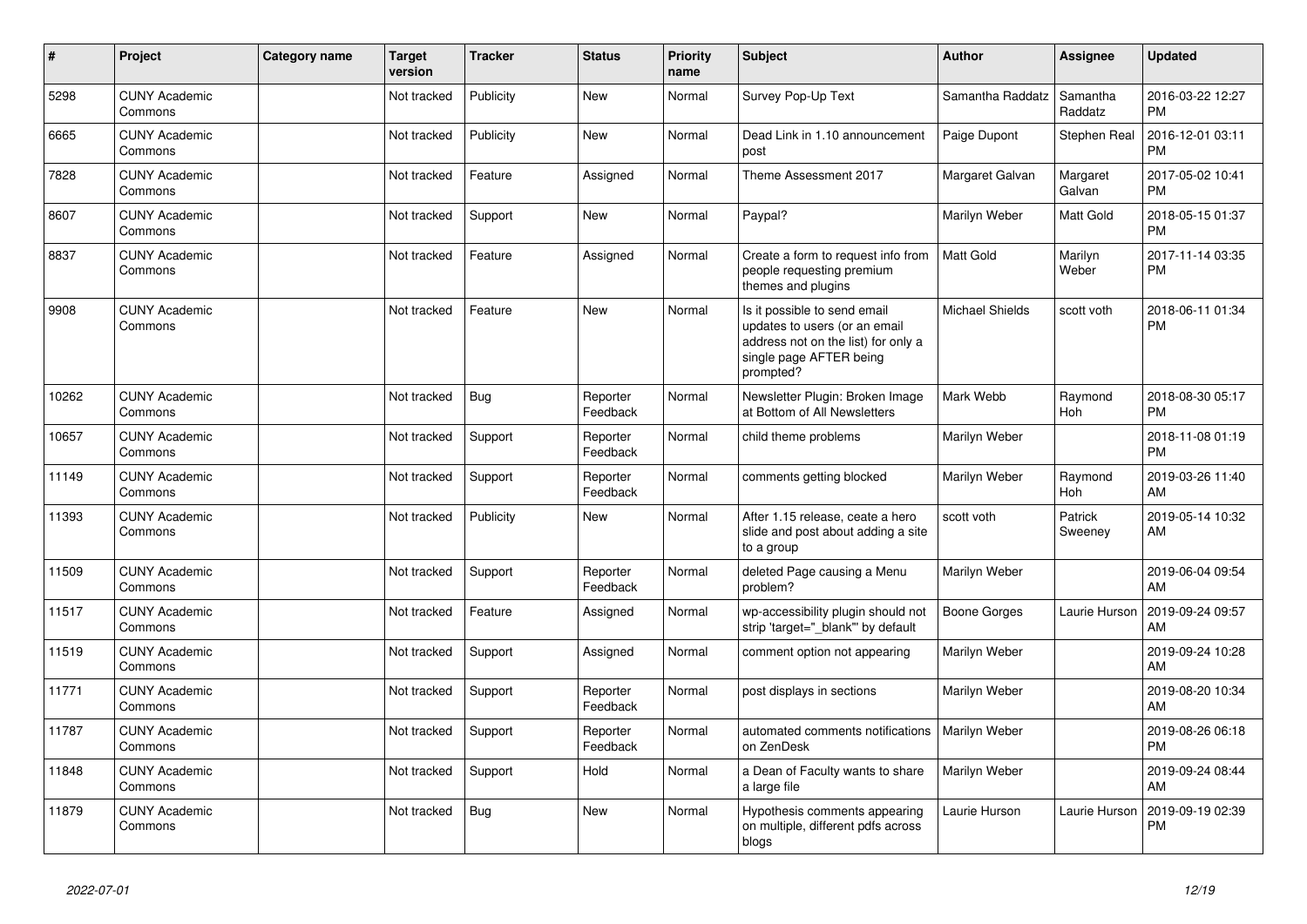| #     | Project                         | <b>Category name</b> | <b>Target</b><br>version | <b>Tracker</b> | <b>Status</b>        | Priority<br>name | <b>Subject</b>                                                   | Author              | Assignee        | <b>Updated</b>                |
|-------|---------------------------------|----------------------|--------------------------|----------------|----------------------|------------------|------------------------------------------------------------------|---------------------|-----------------|-------------------------------|
| 12004 | <b>CUNY Academic</b><br>Commons |                      | Not tracked              | Support        | Reporter<br>Feedback | Normal           | Notifications for spam blog<br>comments                          | Gina Cherry         | Raymond<br>Hoh  | 2019-11-01 12:05<br><b>PM</b> |
| 12198 | <b>CUNY Academic</b><br>Commons |                      | Not tracked              | Bug            | Reporter<br>Feedback | Normal           | Duplicate listing in My Sites                                    | <b>Tom Harbison</b> |                 | 2019-12-09 05:50<br><b>PM</b> |
| 12328 | <b>CUNY Academic</b><br>Commons |                      | Not tracked              | Support        | <b>New</b>           | Normal           | Sign up Code for Non-CUNY<br>Faculty                             | Laurie Hurson       |                 | 2020-01-28 10:25<br>AM        |
| 12352 | <b>CUNY Academic</b><br>Commons |                      | Not tracked              | Support        | <b>New</b>           | Normal           | "posts list" page builder block<br>option                        | Marilyn Weber       |                 | 2020-02-03 01:29<br><b>PM</b> |
| 12436 | <b>CUNY Academic</b><br>Commons |                      | Not tracked              | Bug            | Assigned             | Normal           | Nightly system downtime                                          | Boone Gorges        |                 | 2020-08-01 09:30<br>AM        |
| 12484 | <b>CUNY Academic</b><br>Commons |                      | Not tracked              | Support        | Reporter<br>Feedback | Normal           | Sign up Code for COIL Course<br>starting in March                | Laurie Hurson       | Matt Gold       | 2020-03-02 02:26<br><b>PM</b> |
| 12911 | <b>CUNY Academic</b><br>Commons |                      | Not tracked              | Feature        | <b>New</b>           | Normal           | Block access to xmlrpc.php based<br>on User-Agent                | <b>Boone Gorges</b> | Boone<br>Gorges | 2020-06-09 05:12<br><b>PM</b> |
| 13034 | <b>CUNY Academic</b><br>Commons |                      | Not tracked              | Support        | Reporter<br>Feedback | Normal           | a site is asking people to join the<br>Commons to get a download | Marilyn Weber       |                 | 2020-07-12 07:23<br>AM        |
| 13255 | <b>CUNY Academic</b><br>Commons |                      | Not tracked              | Support        | Reporter<br>Feedback | Normal           | Accessibility problems                                           | Marilyn Weber       |                 | 2020-09-01 05:48<br><b>PM</b> |
| 13286 | <b>CUNY Academic</b><br>Commons |                      | Not tracked              | Support        | <b>New</b>           | Normal           | problem connecting with<br><b>WordPress app</b>                  | Marilyn Weber       | Raymond<br>Hoh  | 2020-09-08 11:16<br>AM        |
| 13949 | <b>CUNY Academic</b><br>Commons |                      | Not tracked              | <b>Bug</b>     | New                  | Normal           | Continued debugging of runaway<br>MySQL connections              | Matt Gold           | Boone<br>Gorges | 2021-09-14 10:42<br>AM        |
| 14394 | <b>CUNY Academic</b><br>Commons |                      | Not tracked              | Feature        | <b>New</b>           | Normal           | Commons News Site - redesign                                     | scott voth          | scott voth      | 2021-09-14 10:46<br>AM        |
| 14398 | <b>CUNY Academic</b><br>Commons |                      | Not tracked              | Support        | Reporter<br>Feedback | Normal           | Events plug-in notification problem                              | Marilyn Weber       |                 | 2021-05-11 11:21<br>AM        |
| 14475 | <b>CUNY Academic</b><br>Commons |                      | Not tracked              | Publicity      | <b>New</b>           | Normal           | OER Showcase Page                                                | Laurie Hurson       | Laurie Hurson   | 2021-09-14 10:46<br>AM        |
| 14504 | <b>CUNY Academic</b><br>Commons |                      | Not tracked              | Publicity      | Reporter<br>Feedback | Normal           | Adding showcases to home page<br>menu                            | Laurie Hurson       | Boone<br>Gorges | 2022-01-19 03:26<br><b>PM</b> |
| 14538 | <b>CUNY Academic</b><br>Commons |                      | Not tracked              | Support        | Reporter<br>Feedback | Normal           | Weebly To Commons                                                | Laurie Hurson       |                 | 2021-09-14 10:47<br>AM        |
| 14629 | <b>CUNY Academic</b><br>Commons |                      | Not tracked              | Bug            | Reporter<br>Feedback | Normal           | Possible Post Order Bug?                                         | Syelle Graves       |                 | 2021-09-14 10:47<br>AM        |
| 14842 | <b>CUNY Academic</b><br>Commons |                      | Not tracked              | Support        | Reporter<br>Feedback | Normal           | Question about widgets and block<br>editor                       | Gina Cherry         |                 | 2021-10-06 03:01<br><b>PM</b> |
| 14900 | <b>CUNY Academic</b><br>Commons |                      | Not tracked              | Support        | Reporter<br>Feedback | Normal           | previous theme?                                                  | Marilyn Weber       |                 | 2021-10-25 10:31<br>AM        |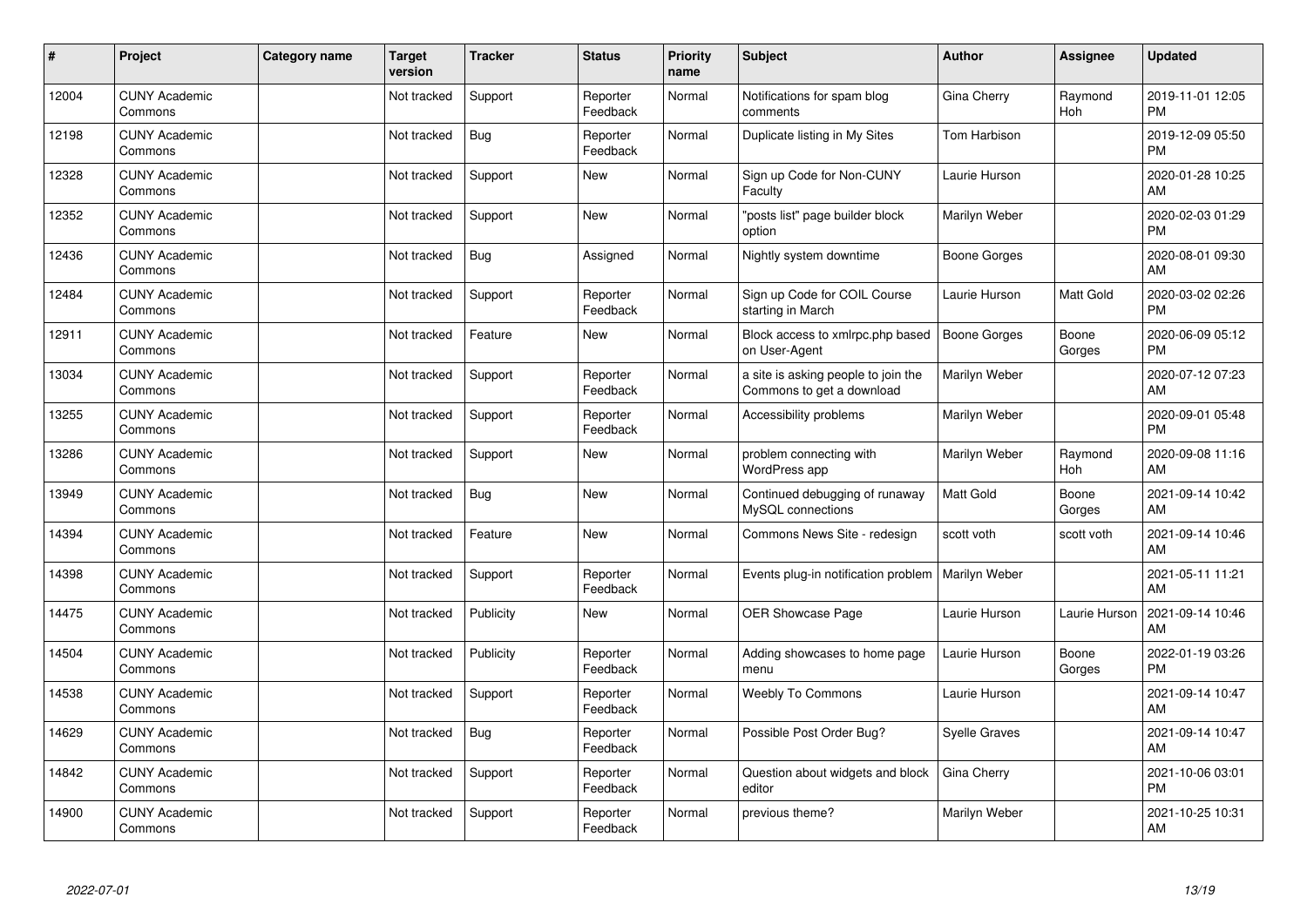| #     | Project                         | <b>Category name</b>      | <b>Target</b><br>version | <b>Tracker</b> | <b>Status</b>        | <b>Priority</b><br>name | <b>Subject</b>                                                      | <b>Author</b>           | <b>Assignee</b>     | <b>Updated</b>                |
|-------|---------------------------------|---------------------------|--------------------------|----------------|----------------------|-------------------------|---------------------------------------------------------------------|-------------------------|---------------------|-------------------------------|
| 15176 | <b>CUNY Academic</b><br>Commons |                           | Not tracked              | Support        | Reporter<br>Feedback | Normal                  | Archiving Q Writing & Old<br>Wordpress Sites on the Commons         | Laurie Hurson           |                     | 2022-02-08 10:28<br>AM        |
| 15816 | <b>CUNY Academic</b><br>Commons |                           | Not tracked              | Support        | New                  | Normal                  | slow loading at SPS                                                 | Marilyn Weber           |                     | 2022-04-05 01:26<br><b>PM</b> |
| 15923 | <b>CUNY Academic</b><br>Commons |                           | Not tracked              | Feature        | Reporter<br>Feedback | Normal                  | <b>Bellows Plugin Adjustments</b>                                   | Laurie Hurson           |                     | 2022-04-20 10:10<br>AM        |
| 2666  | <b>CUNY Academic</b><br>Commons | About page                | Not tracked              | Documentation  | Assigned             | Normal                  | <b>Update About Text</b>                                            | Chris Stein             | Luke Waltzer        | 2016-03-04 11:19<br>AM        |
| 10839 | <b>CUNY Academic</b><br>Commons | About page                | Not tracked              | Support        | New                  | Normal                  | <b>Mission Statement Needs</b><br>Revision                          | scott voth              | Matt Gold           | 2018-12-26 10:58<br>AM        |
| 4070  | <b>CUNY Academic</b><br>Commons | Analytics                 | Not tracked              | Support        | Assigned             | Normal                  | Request for JITP site analytics                                     | <b>Matt Gold</b>        | Seth Persons        | 2016-02-23 03:09<br><b>PM</b> |
| 4972  | <b>CUNY Academic</b><br>Commons | Analytics                 | Not tracked              | Bug            | New                  | Normal                  | <b>Newsletter Analytics</b>                                         | Stephen Real            | Matt Gold           | 2015-12-09 12:54<br><b>PM</b> |
| 5679  | <b>CUNY Academic</b><br>Commons | Analytics                 | Not tracked              | Feature        | New                  | Normal                  | Logged In Users for GA                                              | <b>Valerie Townsend</b> | Valerie<br>Townsend | 2016-06-11 09:49<br>AM        |
| 15210 | <b>CUNY Academic</b><br>Commons | Analytics                 | Not tracked              | Design/UX      | <b>New</b>           | Normal                  | Google Analytics improvements                                       | Colin McDonald          | Boone<br>Gorges     | 2022-05-24 10:47<br>AM        |
| 12350 | <b>CUNY Academic</b><br>Commons | <b>Blogs (BuddyPress)</b> | Not tracked              | Support        | Reporter<br>Feedback | Normal                  | URL creation problem                                                | Marilyn Weber           |                     | 2020-02-03 11:27<br>AM        |
| 14994 | <b>CUNY Academic</b><br>Commons | cdev.gc.cuny.edu          | Not tracked              | Support        | In Progress          | Normal                  | Clear Cache on CDEV                                                 | scott voth              | Raymond<br>Hoh      | 2021-12-07 03:51<br><b>PM</b> |
| 4027  | <b>CUNY Academic</b><br>Commons | Commons In A Box          | Not tracked              | Design/UX      | Assigned             | Normal                  | Usability review of CBOX update<br>procedures                       | <b>Matt Gold</b>        | Samantha<br>Raddatz | 2015-05-11 06:36<br><b>PM</b> |
| 9060  | <b>CUNY Academic</b><br>Commons | Commons In A Box          | Not tracked              | Bug            | Hold                 | Normal                  | Problems with CBox image library<br>/ upload                        | Lisa Rhody              | Raymond<br>Hoh      | 2018-01-10 03:26<br><b>PM</b> |
| 11556 | <b>CUNY Academic</b><br>Commons | Courses                   | Not tracked              | Bug            | Reporter<br>Feedback | Normal                  | Instructor name given in course<br>listing                          | Tom Harbison            |                     | 2019-06-25 04:12<br><b>PM</b> |
| 12438 | <b>CUNY Academic</b><br>Commons | Courses                   | Not tracked              | Bug            | <b>New</b>           | Normal                  | Site appearing twice                                                | Laurie Hurson           | Boone<br>Gorges     | 2020-02-18 01:34<br><b>PM</b> |
| 9420  | <b>CUNY Academic</b><br>Commons | cuny.is                   | Not tracked              | Feature        | New                  | Normal                  | Request for http://cuny.is/streams                                  | Raffi<br>Khatchadourian | Marilyn<br>Weber    | 2018-04-02 10:08<br>AM        |
| 8902  | <b>CUNY Academic</b><br>Commons | Design                    | Not tracked              | Feature        | Assigned             | Normal                  | Report back on research on<br><b>BuddyPress themes</b>              | <b>Matt Gold</b>        | Michael Smith       | 2017-11-10 12:31<br><b>PM</b> |
| 3524  | <b>CUNY Academic</b><br>Commons | Documentation             | Not tracked              | Documentation  | Assigned             | Normal                  | Post describing all you can do<br>when starting up a new blog/group | <b>Matt Gold</b>        | scott voth          | 2014-10-04 12:56<br><b>PM</b> |
| 10982 | <b>CUNY Academic</b><br>Commons | Domain Mapping            | Not tracked              | Support        | Reporter<br>Feedback | Normal                  | <b>CNAME</b> question                                               | scott voth              |                     | 2019-01-22 04:29<br><b>PM</b> |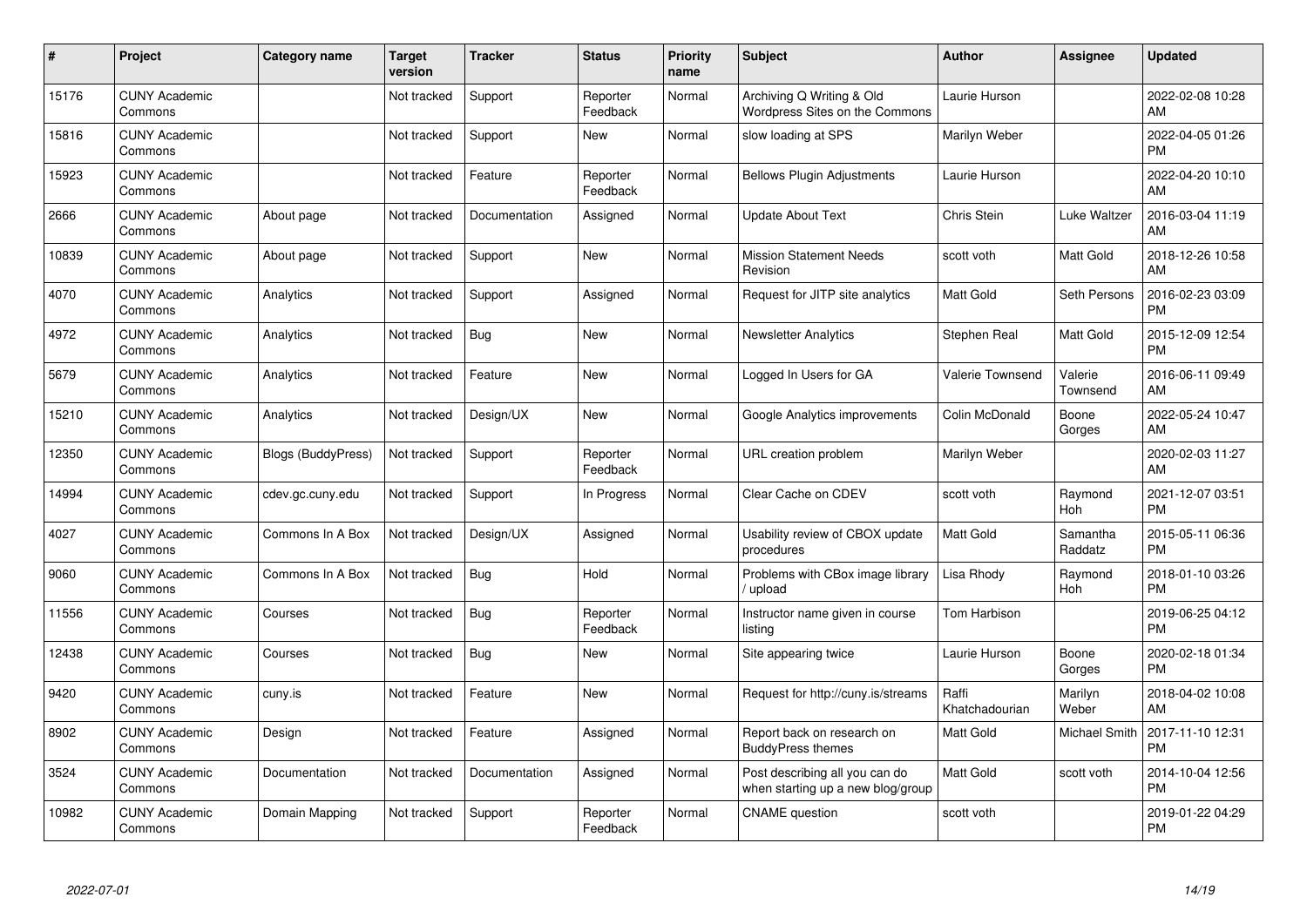| $\#$  | Project                         | <b>Category name</b>       | Target<br>version | <b>Tracker</b> | <b>Status</b>        | Priority<br>name | <b>Subject</b>                                              | <b>Author</b>           | <b>Assignee</b>     | <b>Updated</b>                |
|-------|---------------------------------|----------------------------|-------------------|----------------|----------------------|------------------|-------------------------------------------------------------|-------------------------|---------------------|-------------------------------|
| 11493 | <b>CUNY Academic</b><br>Commons | Domain Mapping             | Not tracked       | Support        | Reporter<br>Feedback | Normal           | Domain Mapping Request - Talia<br>Schaffer                  | scott voth              | Matt Gold           | 2019-08-06 08:39<br>AM        |
| 9979  | <b>CUNY Academic</b><br>Commons | <b>Email Notifications</b> | Not tracked       | Bug            | Reporter<br>Feedback | Normal           | Reports of slow email activation<br>emails                  | <b>Matt Gold</b>        | Boone<br>Gorges     | 2018-08-29 09:40<br><b>PM</b> |
| 11077 | <b>CUNY Academic</b><br>Commons | Events                     | Not tracked       | Feature        | Reporter<br>Feedback | Normal           | Show event category description<br>in event list view       | Raffi<br>Khatchadourian |                     | 2019-02-12 10:38<br><b>PM</b> |
| 5317  | <b>CUNY Academic</b><br>Commons | Group Blogs                | Not tracked       | Bug            | Reporter<br>Feedback | Normal           | Notifications of New Post Didn't<br>Come                    | Luke Waltzer            | Samantha<br>Raddatz | 2016-03-21 10:41<br><b>PM</b> |
| 7928  | <b>CUNY Academic</b><br>Commons | Group Forums               | Not tracked       | <b>Bug</b>     | <b>New</b>           | Normal           | Duplicate Forum post                                        | Luke Waltzer            | Raymond<br>Hoh      | 2017-04-11 09:27<br><b>PM</b> |
| 13328 | <b>CUNY Academic</b><br>Commons | Group Forums               | Not tracked       | Bug            | Reporter<br>Feedback | Normal           | cross-posting in two related<br>groups                      | Marilyn Weber           | Raymond<br>Hoh      | 2020-09-15 10:39<br><b>PM</b> |
| 9015  | <b>CUNY Academic</b><br>Commons | Groups (misc)              | Not tracked       | Outreach       | Assigned             | Normal           | Email group admins the email<br>addresses of their groups   | <b>Matt Gold</b>        | Matt Gold           | 2018-01-02 09:54<br>AM        |
| 11883 | <b>CUNY Academic</b><br>Commons | Help/Codex                 | Not tracked       | Support        | <b>New</b>           | Normal           | Need Embedding Help Page<br>Update (Tableau)                | Anthony Wheeler         | scott voth          | 2019-09-24 08:49<br>AM        |
| 12392 | <b>CUNY Academic</b><br>Commons | Help/Codex                 | Not tracked       | Documentation  | New                  | Normal           | <b>Updates to Common Commons</b><br>Questions on Help Page  | scott voth              | Margaret<br>Galvan  | 2020-02-11 10:53<br>AM        |
| 6995  | <b>CUNY Academic</b><br>Commons | Home Page                  | Not tracked       | Bug            | Assigned             | Normal           | member filter on homepage not<br>working                    | <b>Matt Gold</b>        | Raymond<br>Hoh      | 2016-12-11 09:46<br><b>PM</b> |
| 12382 | <b>CUNY Academic</b><br>Commons | Membership                 | Not tracked       | Support        | New                  | Normal           | Email request change                                        | Marilyn Weber           | Marilyn<br>Weber    | 2020-02-06 12:56<br><b>PM</b> |
| 3565  | <b>CUNY Academic</b><br>Commons | My Commons                 | Not tracked       | Documentation  | New                  | Normal           | Load Newest inconsistencies                                 | Chris Stein             | scott voth          | 2015-11-09 01:16<br><b>PM</b> |
| 8440  | <b>CUNY Academic</b><br>Commons | Onboarding                 | Not tracked       | Bug            | New                  | Normal           | Create Test Email Accounts for<br><b>Onboarding Project</b> | Stephen Real            | Stephen Real        | 2017-08-01 09:49<br><b>PM</b> |
| 10794 | <b>CUNY Academic</b><br>Commons | Performance                | Not tracked       | Bug            | New                  | Normal           | Memcached connection<br>occasionally breaks                 | Boone Gorges            | Boone<br>Gorges     | 2018-12-06 03:30<br><b>PM</b> |
| 15242 | <b>CUNY Academic</b><br>Commons | Performance                | Not tracked       | Bug            | Reporter<br>Feedback | Normal           | Slugist site                                                | Raffi<br>Khatchadourian | Boone<br>Gorges     | 2022-02-07 11:14<br>AM        |
| 6115  | <b>CUNY Academic</b><br>Commons | Publicity                  | Not tracked       | Feature        | Assigned             | Normal           | create digital signage for GC                               | Matt Gold               | scott voth          | 2016-10-11 10:09<br><b>PM</b> |
| 9643  | <b>CUNY Academic</b><br>Commons | Publicity                  | Not tracked       | Feature        | New                  | Normal           | Create a page on the Commons<br>for logos etc.              | Stephen Real            | Stephen Real        | 2018-04-24 10:53<br>AM        |
| 12247 | <b>CUNY Academic</b><br>Commons | Publicity                  | Not tracked       | Support        | New                  | Normal           | Screenshot of First Commons<br>Homepage                     | scott voth              | scott voth          | 2020-01-14 12:08<br><b>PM</b> |
| 10273 | <b>CUNY Academic</b><br>Commons | Registration               | Not tracked       | Support        | Reporter<br>Feedback | Normal           | users combining CF and campus<br>address                    | Marilyn Weber           |                     | 2019-09-18 10:58<br>AM        |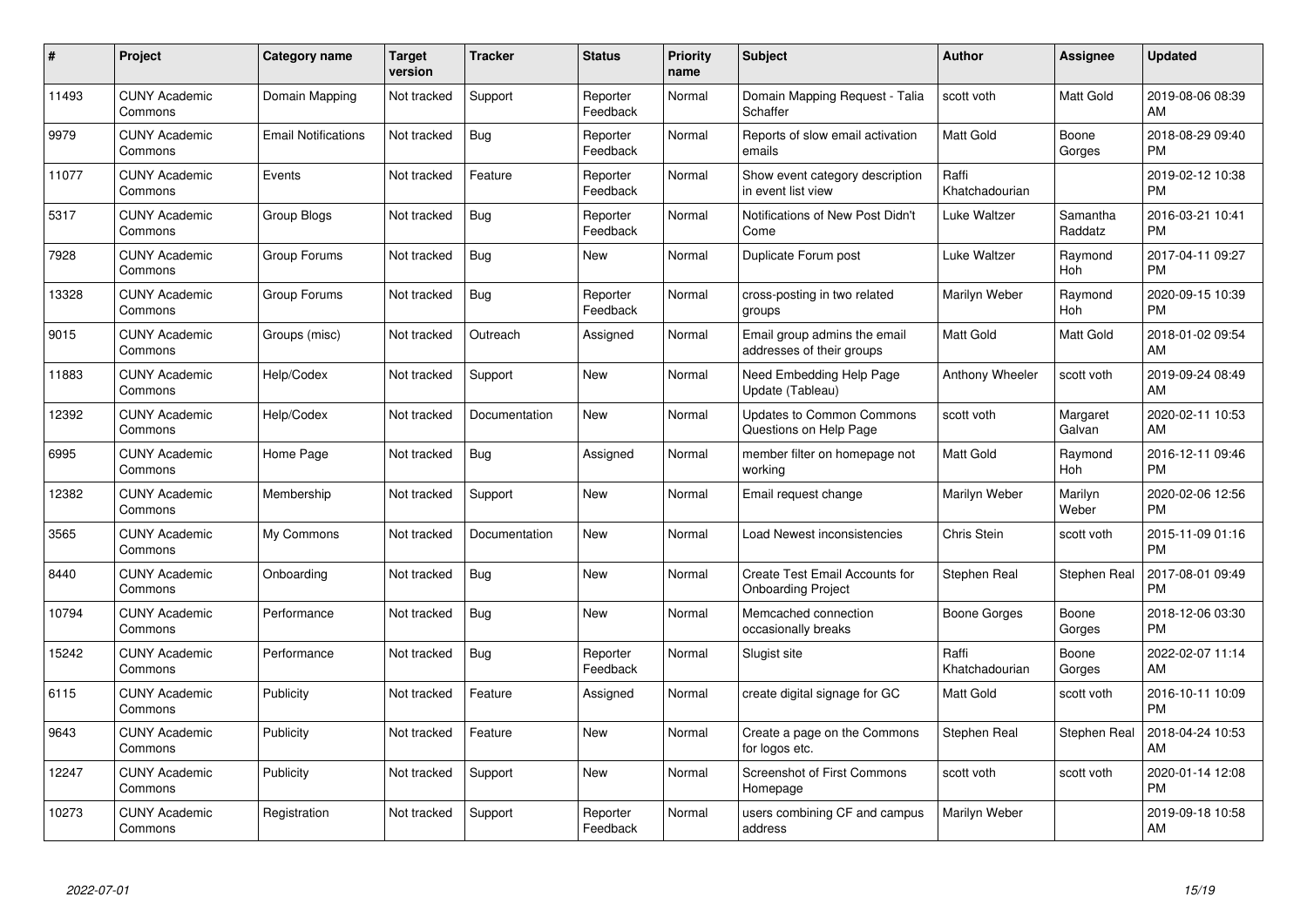| #     | <b>Project</b>                  | <b>Category name</b>   | Target<br>version | <b>Tracker</b> | <b>Status</b>        | <b>Priority</b><br>name | <b>Subject</b>                                                                            | <b>Author</b>         | Assignee              | <b>Updated</b>                |
|-------|---------------------------------|------------------------|-------------------|----------------|----------------------|-------------------------|-------------------------------------------------------------------------------------------|-----------------------|-----------------------|-------------------------------|
| 3369  | <b>CUNY Academic</b><br>Commons | Reply By Email         | Not tracked       | Outreach       | Hold                 | Normal                  | Release reply by email to WP<br>plugin directory                                          | <b>Matt Gold</b>      | Raymond<br><b>Hoh</b> | 2016-03-01 12:46<br><b>PM</b> |
| 6671  | <b>CUNY Academic</b><br>Commons | Reply By Email         | Not tracked       | Bug            | Assigned             | Normal                  | "Post too often" RBE error<br>message                                                     | <b>Matt Gold</b>      | Raymond<br>Hoh        | 2016-11-11 09:55<br>AM        |
| 8976  | <b>CUNY Academic</b><br>Commons | Reply By Email         | Not tracked       | Feature        | Assigned             | Normal                  | Package RBE new topics posting?                                                           | Matt Gold             | Raymond<br>Hoh        | 2017-12-04 02:34<br><b>PM</b> |
| 8991  | <b>CUNY Academic</b><br>Commons | Reply By Email         | Not tracked       | <b>Bug</b>     | Hold                 | Normal                  | RBE duplicate email message<br>issue                                                      | Matt Gold             | Raymond<br>Hoh        | 2018-02-18 08:53<br><b>PM</b> |
| 13430 | <b>CUNY Academic</b><br>Commons | Reply By Email         | Not tracked       | <b>Bug</b>     | New                  | Normal                  | Delay in RBE                                                                              | Luke Waltzer          | Raymond<br>Hoh        | 2020-10-13 11:16<br>AM        |
| 9729  | <b>CUNY Academic</b><br>Commons | <b>SEO</b>             | Not tracked       | Support        | New                  | Normal                  | 503 Errors showing on<br>newlaborforum.cuny.edu                                           | Diane Krauthamer      | Raymond<br>Hoh        | 2018-05-22 04:48<br><b>PM</b> |
| 8898  | <b>CUNY Academic</b><br>Commons | Social Paper           | Not tracked       | Feature        | Assigned             | Normal                  | Usage data on docs and social<br>paper                                                    | <b>Matt Gold</b>      | <b>Matt Gold</b>      | 2017-11-16 11:32<br>AM        |
| 13975 | <b>CUNY Academic</b><br>Commons | Social Paper           | Not tracked       | Support        | Reporter<br>Feedback | Normal                  | can't approve comments on Social<br>Paper paper                                           | Marilyn Weber         |                       | 2021-02-12 09:33<br>AM        |
| 8666  | <b>CUNY Academic</b><br>Commons | Teaching               | Not tracked       | Documentation  | Assigned             | Normal                  | Create Teaching on the Commons<br>Resource Page                                           | <b>Matt Gold</b>      | Laurie Hurson         | 2019-09-23 03:16<br><b>PM</b> |
| 6298  | <b>CUNY Academic</b><br>Commons | <b>User Experience</b> | Not tracked       | Design/UX      | Assigned             | Normal                  | Examine data from survey                                                                  | <b>Matt Gold</b>      | Margaret<br>Galvan    | 2016-10-14 12:16<br><b>PM</b> |
| 9941  | <b>CUNY Academic</b><br>Commons | Wiki                   | Not tracked       | Support        | Assigned             | Normal                  | Wiki functionality                                                                        | <b>Matt Gold</b>      | Boone<br>Gorges       | 2018-06-26 10:57<br>AM.       |
| 11386 | <b>CUNY Academic</b><br>Commons | WordPress - Media      | Not tracked       | Support        | Reporter<br>Feedback | Normal                  | disappearing images                                                                       | scott voth            | Boone<br>Gorges       | 2019-05-14 10:32<br>AM        |
| 11449 | <b>CUNY Academic</b><br>Commons | WordPress - Media      | Not tracked       | Support        | Reporter<br>Feedback | Normal                  | Cloning Media Library for JITP<br>from Staging to Production Site                         | Patrick DeDauw        | Boone<br>Gorges       | 2019-05-13 12:00<br><b>PM</b> |
| 14483 | <b>CUNY Academic</b><br>Commons | WordPress - Media      | Not tracked       | Bug            | Reporter<br>Feedback | Normal                  | Wordpress PDF Embed Stopped<br>Working after JITP Media Clone                             | <b>Patrick DeDauw</b> | Boone<br>Gorges       | 2021-05-20 01:51<br><b>PM</b> |
| 636   | <b>CUNY Academic</b><br>Commons | WordPress (misc)       | Not tracked       | Support        | Assigned             | Normal                  | Create Lynda.com-like Table of<br><b>Contents for Prospective Tutorial</b><br>Screencasts | Matt Gold             | scott voth            | 2016-02-23 03:12<br>PM        |
| 2175  | <b>CUNY Academic</b><br>Commons | WordPress (misc)       | Not tracked       | Support        | Assigned             | Normal                  | Subscibe 2 vs. Jetpack<br>subscription options                                            | local admin           | <b>Matt Gold</b>      | 2016-01-26 04:58<br><b>PM</b> |
| 3657  | <b>CUNY Academic</b><br>Commons | WordPress (misc)       | Not tracked       | Feature        | <b>New</b>           | Normal                  | Create alert for GC email<br>addresses                                                    | <b>Matt Gold</b>      | <b>Matt Gold</b>      | 2016-04-14 11:29<br><b>PM</b> |
| 9346  | <b>CUNY Academic</b><br>Commons | WordPress (misc)       | Not tracked       | Bug            | New                  | Normal                  | Clone cetls.bmcc.cuny.edu for<br>development                                              | Owen Roberts          | Raymond<br>Hoh        | 2018-03-06 05:35<br><b>PM</b> |
| 10040 | <b>CUNY Academic</b><br>Commons | WordPress (misc)       | Not tracked       | <b>Bug</b>     | Reporter<br>Feedback | Normal                  | User doesn't see full list of themes                                                      | <b>Matt Gold</b>      | Boone<br>Gorges       | 2018-07-25 10:12<br>AM        |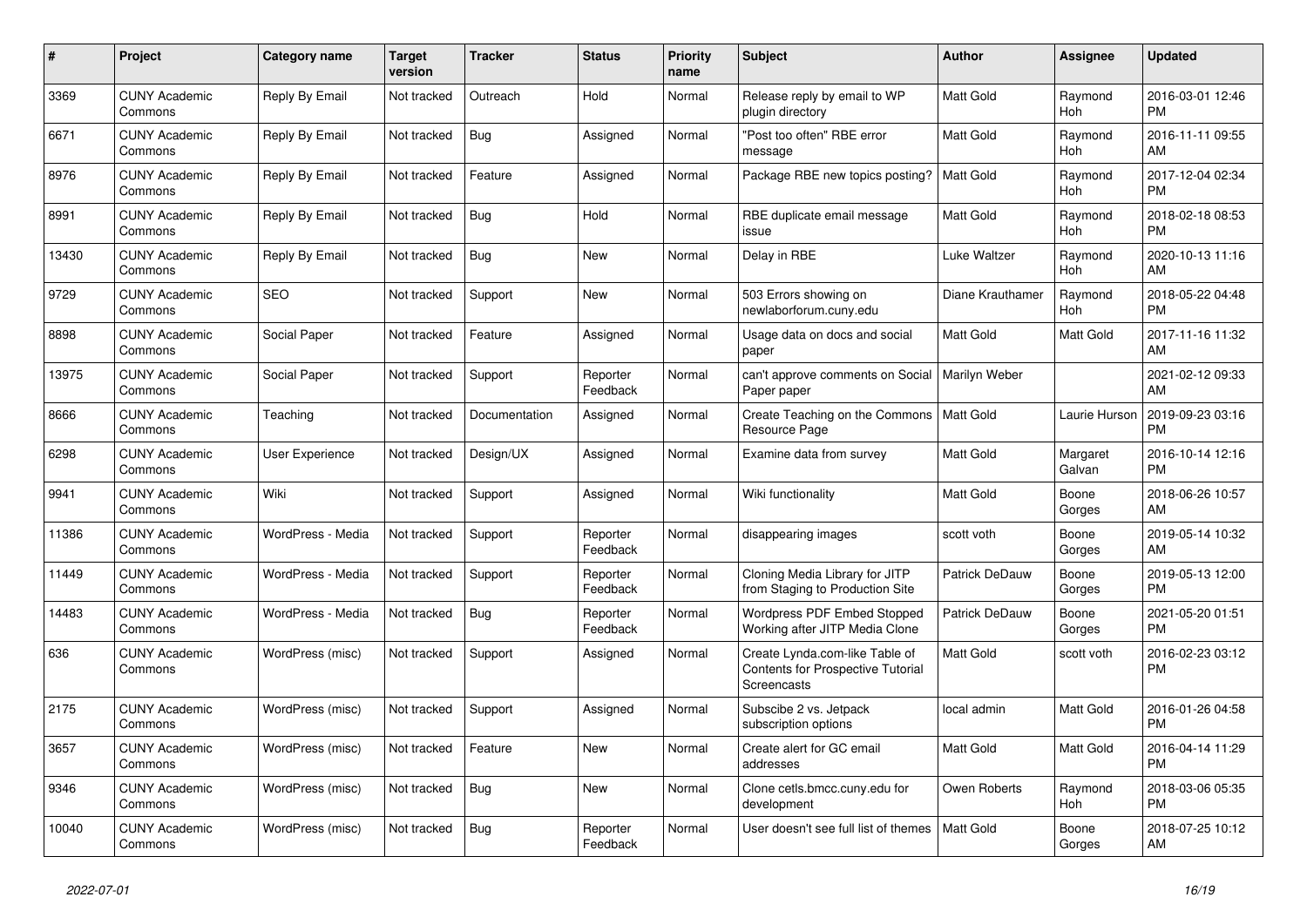| $\pmb{\#}$ | <b>Project</b>                        | Category name            | <b>Target</b><br>version | <b>Tracker</b> | <b>Status</b>        | <b>Priority</b><br>name | <b>Subject</b>                                                                                | <b>Author</b>      | Assignee            | <b>Updated</b>                |
|------------|---------------------------------------|--------------------------|--------------------------|----------------|----------------------|-------------------------|-----------------------------------------------------------------------------------------------|--------------------|---------------------|-------------------------------|
| 11624      | <b>CUNY Academic</b><br>Commons       | WordPress (misc)         | Not tracked              | Support        | New                  | Normal                  | Change pages into posts or swap<br>database for a Commons site?                               | Stephen Klein      | Raymond<br>Hoh      | 2019-07-09 11:04<br>AM        |
| 14074      | <b>CUNY Academic</b><br>Commons       | WordPress (misc)         | Not tracked              | Support        | Reporter<br>Feedback | Normal                  | page password protection problem                                                              | Marilyn Weber      |                     | 2021-03-02 11:03<br>AM        |
| 14983      | <b>CUNY Academic</b><br>Commons       | WordPress (misc)         | Not tracked              | Support        | Reporter<br>Feedback | Normal                  | "Read More" tag not working                                                                   | Rebecca Krisel     | Raymond<br>Hoh      | 2021-11-23 01:17<br><b>PM</b> |
| 9515       | <b>CUNY Academic</b><br>Commons       | <b>WordPress Plugins</b> | Not tracked              | <b>Bug</b>     | Reporter<br>Feedback | Normal                  | Text to Speech plugin - "More<br>Slowly" checkbox not working                                 | scott voth         | Boone<br>Gorges     | 2018-06-13 02:26<br><b>PM</b> |
| 11120      | <b>CUNY Academic</b><br>Commons       | <b>WordPress Plugins</b> | Not tracked              | <b>Bug</b>     | Reporter<br>Feedback | Normal                  | Events Manager Events Not<br>Showing Up                                                       | Mark Webb          |                     | 2019-02-27 04:10<br><b>PM</b> |
| 11415      | <b>CUNY Academic</b><br>Commons       | <b>WordPress Plugins</b> | Not tracked              | Bug            | Reporter<br>Feedback | Normal                  | Blog Subscriptions in Jetpack                                                                 | Laurie Hurson      |                     | 2019-05-14 10:34<br>AM        |
| 11545      | <b>CUNY Academic</b><br>Commons       | <b>WordPress Plugins</b> | Not tracked              | Support        | <b>New</b>           | Normal                  | <b>Twitter searches in WordPress</b>                                                          | Gina Cherry        | Matt Gold           | 2019-09-23 01:03<br><b>PM</b> |
| 12741      | <b>CUNY Academic</b><br>Commons       | <b>WordPress Plugins</b> | Not tracked              | Support        | Reporter<br>Feedback | Normal                  | Tableau Public Viz Block                                                                      | Marilyn Weber      | Raymond<br>Hoh      | 2020-05-12 11:00<br>AM        |
| 10769      | <b>CUNY Academic</b><br>Commons       | <b>WordPress Themes</b>  | Not tracked              | <b>Bug</b>     | Reporter<br>Feedback | Normal                  | 2011 Theme Sidebar                                                                            | Mark Webb          |                     | 2018-12-04 04:09<br><b>PM</b> |
| 12360      | <b>CUNY Academic</b><br>Commons       | <b>WordPress Themes</b>  | Not tracked              | <b>Bug</b>     | Reporter<br>Feedback | Normal                  | site just says "DANTE We are<br>currently in maintenance mode,<br>please check back shortly." | Marilyn Weber      |                     | 2020-02-04 12:13<br><b>PM</b> |
| 14911      | <b>CUNY Academic</b><br>Commons       | <b>WordPress Themes</b>  | Not tracked              | Support        | New                  | Normal                  | Twentytwentyone theme                                                                         | Marilyn Weber      |                     | 2021-10-28 10:37<br>AM        |
| 4986       | <b>CUNY Academic</b><br>Commons       | ZenDesk                  | Not tracked              | Support        | Assigned             | Normal                  | Prepare documentation for<br>Zendesk re web widget                                            | <b>Matt Gold</b>   | Samantha<br>Raddatz | 2016-02-25 03:09<br><b>PM</b> |
| 2576       | <b>NYCDH Community</b><br><b>Site</b> |                          |                          | Bug            | Hold                 | Low                     | Test Next Button in Javascript<br><b>Tutorial Under Activities</b>                            | <b>Mark Newton</b> | Alex Gil            | 2013-05-18 02:55<br><b>PM</b> |
| 2577       | <b>NYCDH Community</b><br>Site        |                          |                          | Feature        | Assigned             | Low                     | Investigate Potential to Add Links<br>to the Forum                                            | Mark Newton        | Alex Gil            | 2013-05-16 09:40<br><b>PM</b> |
| 2618       | <b>NYCDH Community</b><br>Site        |                          |                          | Bug            | Assigned             | Low                     | Mark blogs as spam when created   Matt Gold<br>by users marked as spam                        |                    | Boone<br>Gorges     | 2013-06-09 11:38<br><b>PM</b> |
| 58         | <b>CUNY Academic</b><br>Commons       | BuddyPress (misc)        | Future<br>release        | Feature        | Assigned             | Low                     | Make member search sortable by<br>last name                                                   | Roberta Brody      | Boone<br>Gorges     | 2010-08-26 02:38<br><b>PM</b> |
| 310        | <b>CUNY Academic</b><br>Commons       | BuddyPress (misc)        | Future<br>release        | Feature        | Assigned             | Low                     | <b>Friend Request Email</b>                                                                   | Matt Gold          | Samantha<br>Raddatz | 2015-11-09 05:08<br><b>PM</b> |
| 1423       | <b>CUNY Academic</b><br>Commons       | BuddyPress (misc)        | Future<br>release        | Feature        | Assigned             | Low                     | Show an avatar for pingback<br>comment activity items                                         | Boone Gorges       | Tahir Butt          | 2016-10-24 12:03<br><b>PM</b> |
| 2325       | <b>CUNY Academic</b><br>Commons       | BuddyPress (misc)        | Future<br>release        | Feature        | Assigned             | Low                     | Profile should have separate fields<br>for first/last names                                   | local admin        | Boone<br>Gorges     | 2015-11-09 06:09<br><b>PM</b> |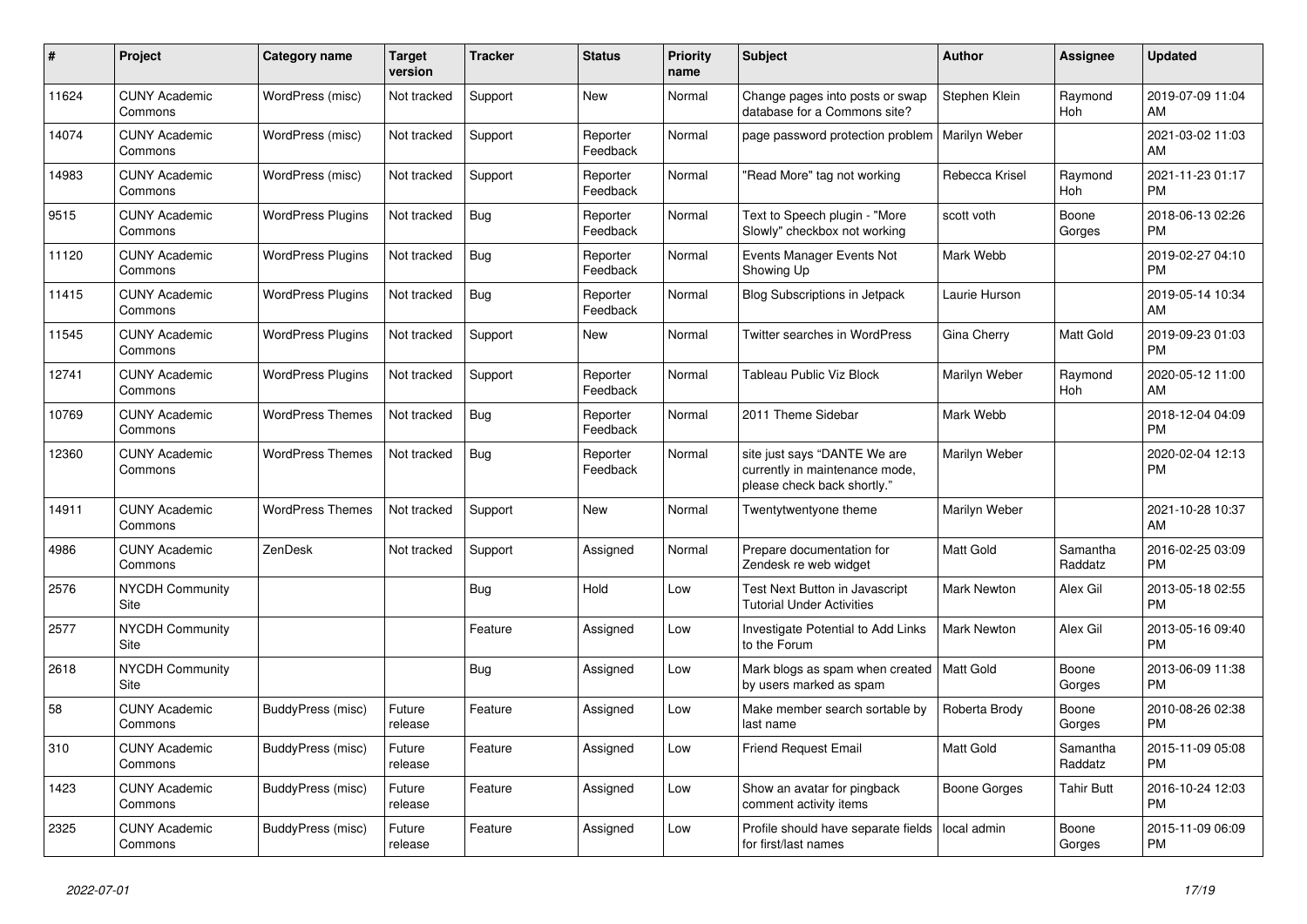| #     | Project                         | <b>Category name</b>       | <b>Target</b><br>version | <b>Tracker</b> | <b>Status</b>        | Priority<br>name | <b>Subject</b>                                                                | Author              | <b>Assignee</b>     | <b>Updated</b>                |
|-------|---------------------------------|----------------------------|--------------------------|----------------|----------------------|------------------|-------------------------------------------------------------------------------|---------------------|---------------------|-------------------------------|
| 519   | <b>CUNY Academic</b><br>Commons | <b>BuddyPress Docs</b>     | Future<br>release        | Feature        | Assigned             | Low              | TOC for individual docs - for new<br>BP "wiki-like" plugin                    | scott voth          | Boone<br>Gorges     | 2015-11-09 05:54<br><b>PM</b> |
| 1417  | <b>CUNY Academic</b><br>Commons | <b>BuddyPress Docs</b>     | Future<br>release        | Feature        | Assigned             | Low              | <b>Bulk actions for BuddyPress Docs</b>                                       | <b>Boone Gorges</b> | Boone<br>Gorges     | 2016-10-17 10:41<br><b>PM</b> |
| 6389  | <b>CUNY Academic</b><br>Commons | <b>BuddyPress Docs</b>     | Future<br>release        | Feature        | New                  | Low              | Make Discussion Area Visible<br>When Editing a Doc                            | Luke Waltzer        | Boone<br>Gorges     | 2016-10-21 04:16<br><b>PM</b> |
| 1165  | <b>CUNY Academic</b><br>Commons | <b>Email Invitations</b>   | Future<br>release        | Feature        | Assigned             | Low              | Allow saved lists of invitees under<br>Send Invites                           | Boone Gorges        | Boone<br>Gorges     | 2015-11-09 06:03<br><b>PM</b> |
| 1166  | <b>CUNY Academic</b><br>Commons | <b>Email Invitations</b>   | Future<br>release        | Feature        | New                  | Low              | Better organizational tools for Sent   Boone Gorges<br>Invites                |                     | Boone<br>Gorges     | 2015-11-09 06:02<br><b>PM</b> |
| 1167  | <b>CUNY Academic</b><br>Commons | <b>Email Invitations</b>   | Future<br>release        | Feature        | New                  | Low              | Allow email invitations to be resent   Boone Gorges                           |                     | Boone<br>Gorges     | 2015-11-12 12:53<br>AM        |
| 333   | <b>CUNY Academic</b><br>Commons | <b>Email Notifications</b> | Future<br>release        | Feature        | Assigned             | Low              | Delay Forum Notification Email<br>Delivery Until After Editing Period<br>Ends | <b>Matt Gold</b>    | Raymond<br>Hoh      | 2015-11-09 06:01<br><b>PM</b> |
| 11971 | <b>CUNY Academic</b><br>Commons | <b>Email Notifications</b> | Future<br>release        | Bug            | Reporter<br>Feedback | Low              | Pictures obscured in emailed post<br>notifications                            | Marilyn Weber       | Raymond<br>Hoh      | 2019-11-21 01:14<br><b>PM</b> |
| 5016  | <b>CUNY Academic</b><br>Commons | Events                     | Future<br>release        | Feature        | Assigned             | Low              | Allow comments to be posted on<br>events                                      | <b>Matt Gold</b>    | Raymond<br>Hoh      | 2019-03-01 02:23<br><b>PM</b> |
| 6749  | <b>CUNY Academic</b><br>Commons | Events                     | Future<br>release        | <b>Bug</b>     | New                  | Low              | BPEO iCal request can trigger<br>very large number of DB queries              | <b>Boone Gorges</b> | Raymond<br>Hoh      | 2016-11-15 10:09<br><b>PM</b> |
| 1192  | <b>CUNY Academic</b><br>Commons | <b>Group Files</b>         | Future<br>release        | Feature        | Assigned             | Low              | When posting group files, allow<br>users to add a category without<br>saving  | Matt Gold           | Raymond<br>Hoh      | 2015-11-09 05:53<br><b>PM</b> |
| 3080  | <b>CUNY Academic</b><br>Commons | <b>Group Files</b>         | Future<br>release        | Feature        | Assigned             | Low              | Create a system to keep track of<br>file changes                              | <b>Matt Gold</b>    | Boone<br>Gorges     | 2014-02-26 10:04<br><b>PM</b> |
| 3354  | <b>CUNY Academic</b><br>Commons | <b>Group Files</b>         | Future<br>release        | Feature        | Assigned             | Low              | Allow Group Download of Multiple<br><b>Selected Files</b>                     | Matt Gold           | Chris Stein         | 2014-08-01 08:50<br>AM        |
| 6392  | <b>CUNY Academic</b><br>Commons | Group Forums               | Future<br>release        | Design/UX      | Assigned             | Low              | Composition/Preview Panes in<br>Forum Posts                                   | Luke Waltzer        | Paige Dupont        | 2016-10-21 04:26<br><b>PM</b> |
| 1456  | <b>CUNY Academic</b><br>Commons | Group Invitations          | Future<br>release        | Feature        | Reporter<br>Feedback | Low              | Invite to Group Button from Profile   Matt Gold<br>Field                      |                     | Samantha<br>Raddatz | 2015-11-09 05:59<br><b>PM</b> |
| 2610  | <b>CUNY Academic</b><br>Commons | Group Invitations          | Future<br>release        | Feature        | Assigned             | Low              | Request: Custom invitation<br>message to group invites                        | local admin         | Boone<br>Gorges     | 2015-11-09 06:13<br>PM        |
| 1983  | <b>CUNY Academic</b><br>Commons | Home Page                  | Future<br>release        | Feature        | Assigned             | Low              | Media Library integration with<br>Featured Content plugin                     | Boone Gorges        | Dominic<br>Giglio   | 2014-03-17 10:34<br>AM        |
| 4535  | <b>CUNY Academic</b><br>Commons | My Commons                 | Future<br>release        | <b>Bug</b>     | New                  | Low              | My Commons filter issue                                                       | scott voth          | Raymond<br>Hoh      | 2015-09-01 11:17<br>AM        |
| 2013  | <b>CUNY Academic</b><br>Commons | Public Portfolio           | Future<br>release        | Feature        | Assigned             | Low              | Have Profile Privacy Options show   Matt Gold<br>up only for filled-in fields |                     | Boone<br>Gorges     | 2015-11-09 06:09<br><b>PM</b> |